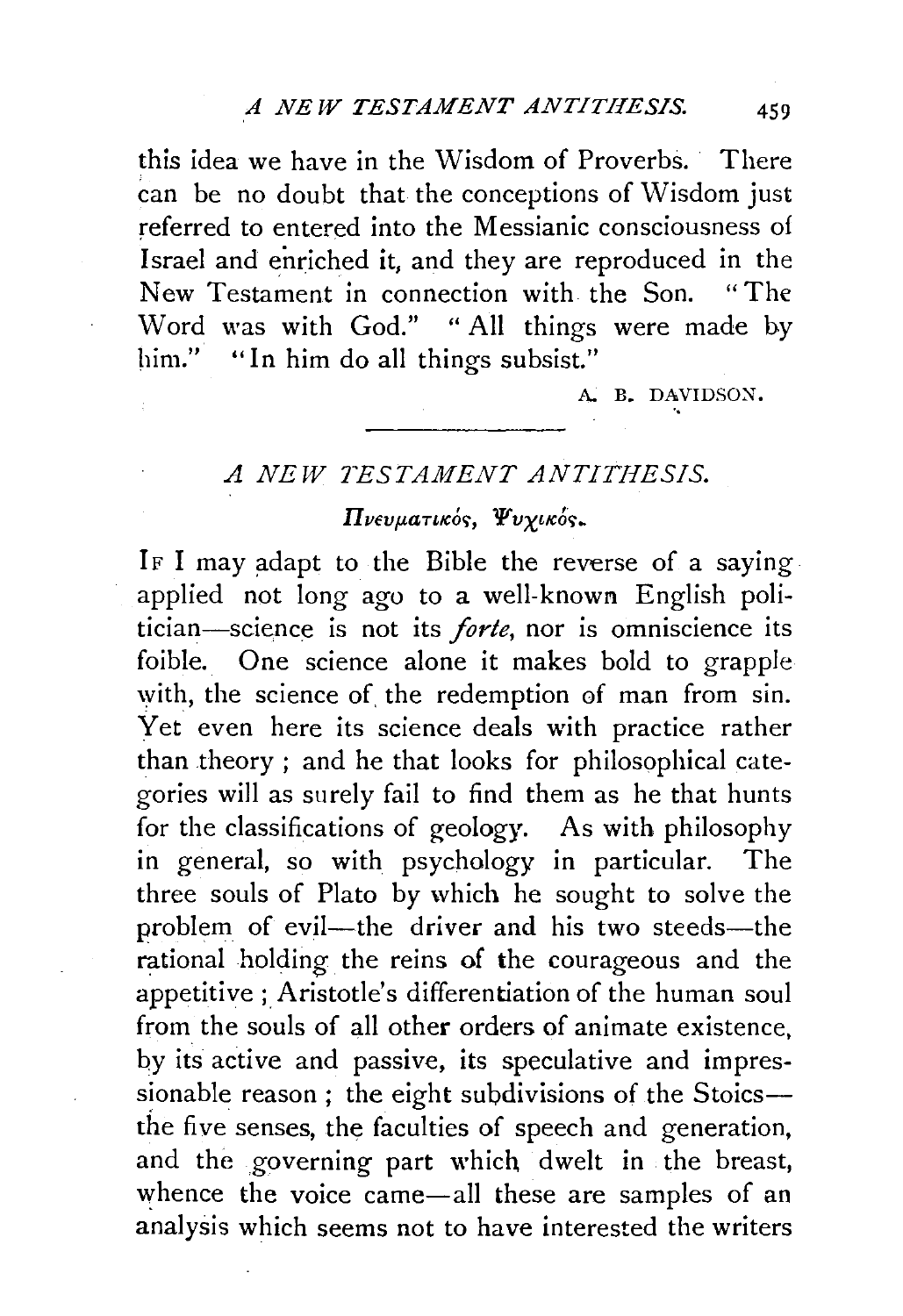of the Old and New Testaments. They all started with the same consciousness of the broad popular distinction-body and soul, the outer and the inner, the apparent and the real man: with this their formal analysis ended. The ethical and not the psychological is the native air of one and all, from Moses until John : their philosophy is the philosophy of plain men ; their wisdom "uttereth her voice in the streets," and knows· nothing of the niceties of the schools.

And yet the antithesis at the head of this article suggests that the popular usage they followed seems to recognize such an opposition between  $\psi v \chi \dot{\eta}$  and *πνεῦμα, soul* and *spirit*, as, to all appearance, not only distinguishes them, but makes them separable $-$ as separable as body and soul. The task I have set myself, therefore, is to seek for some *rationale* of this antithesis and seeming separation, some explanation of its origin and meaning.

Etymology will not help us much, though it is not altogether barren of suggestion. Both words are derived from roots signifying to blow; but while  $\psi v \chi \eta$ , to judge from its connection with  $\psi\hat{\nu}\gamma$ os, *coolness*, and *tvxw,* 1 *cool,* 1 *refresh,* denotes a *gentle* breath, *wvefJp.a*  embraces every kind of air in motion, whether the breath of a man; the wind, that is, the breath of nature; or the breath, that is, the draught, of a fire. And in harmony with this distinction we find  $\psi \nu \chi \dot{\gamma}$  representing in Homeric Greek the life or life principle which, like a soft breath, permeates the whole body, and which, on the death of the body, may escape not only through the mouth,  $\mathbf{I}$  but also through a wound ; 2 and likewise the spectre which, like an impalpable

• *Iliad* ix. 409. **Ilid. xiv.** 518.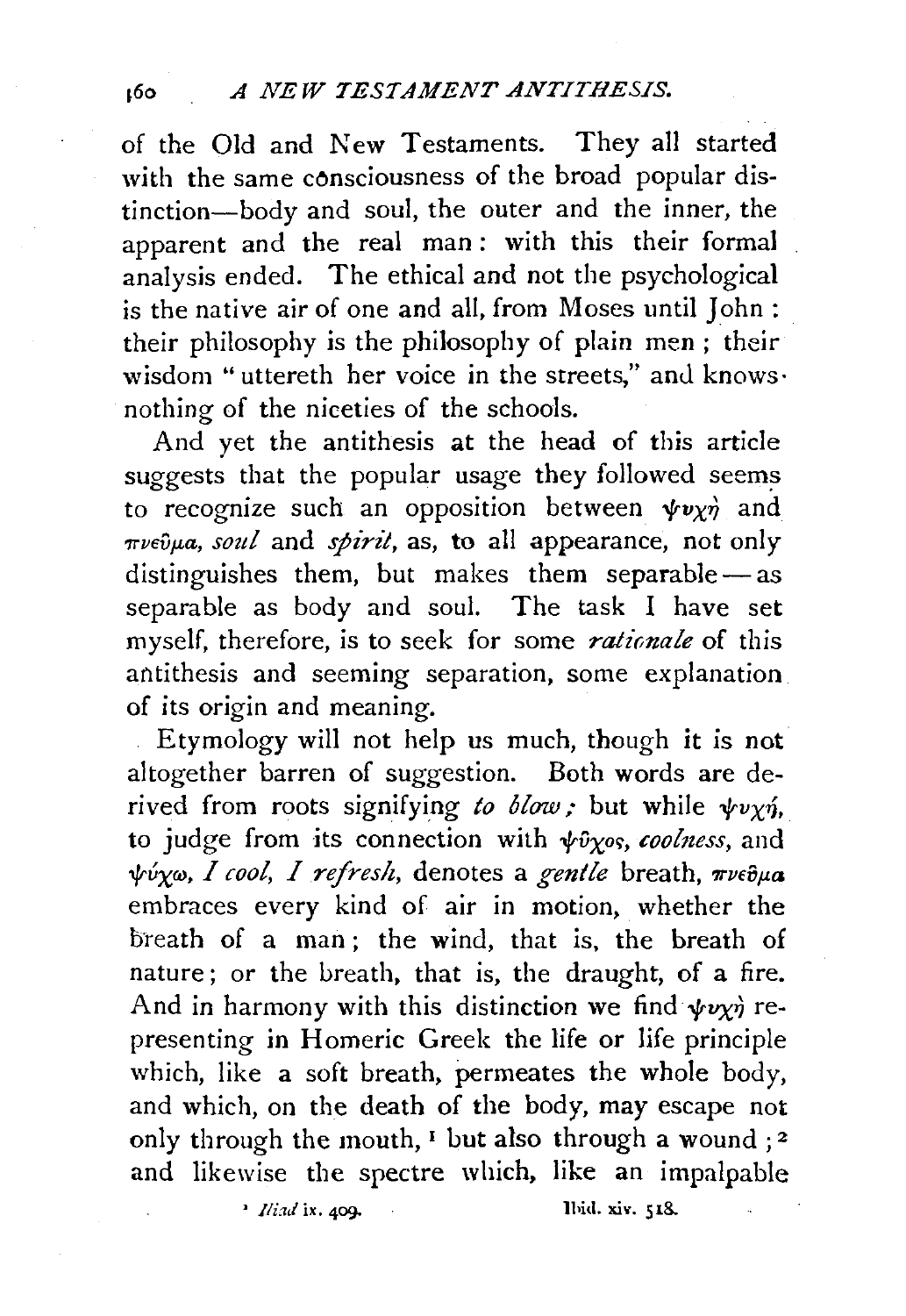breath, a body in form but not in substance, flits hither and thither amid the shadows of the under-world.<sup>I</sup> IIvo£~ *(7rvo-r}),* on the contrary-for *r.vevf'a* does riot appear in this early Greek-stands for the hot breath of the race-horse as he pants towards the goal;<sup>2</sup> for the breath of Hephæstus, the god of fire  $;3$  for the breeze that winnows the chaff from the wheat; 4 and for the winds with whose speed fleet coursers can vie; 5 while  $\pi \nu \epsilon \omega$ , the verb, describes the breathing of force and fury by warriors in the face of the foe.6 In the only passage where the verb  $\psi \psi_{\chi \omega}$  appears in Homer,  $\pi\nu\ddot{\omega}\dot{\eta}$  is found in the preceding clause with a difference of meaning that is easily discernible. The spear hurled by Hector at Achilles, Athene turned aside *with a*   $break,$   $mvo\hat{p}$ . But the comprehensive  $mvo\hat{p}$  might denote breath either soft or violent; hence Homer, desiring to exclude the latter, and thereby to bring out more emphatically the might of the goddess, adds,  $\eta_{K}a$  $\mu$ άλα ψύξασα, "breathing all gently." *7* In later classical Greek the usages are equally distinct, though each word is gathering new force.  $\Psi v \chi \dot{\eta}$  retains the sense of *life* and *life principle*, whether of man or of beast, but has advanced from the mere *life-breath* and *bodiless*  ghost of Homer to the *soul* or *spirit in man*, which, with the  $\sigma \hat{\omega} \mu a$ , the body, constitutes the whole man;  $8$ according to the popular notion, dying with the body; 9 according to the philosophers, akin to the divine,<sup>10</sup> and continuing after death,<sup>11</sup> though in what form they do not profess to decide. It -is now regarded as the seat of the emotions and appetites, and as the organ

| $\cdot$ Odyssey xi. 601, seq.    | <i>• Hiad</i> xxiii. 380                        | <sup>3</sup> Ibid. xxi. 355.                |
|----------------------------------|-------------------------------------------------|---------------------------------------------|
| $\triangleleft$ Ibid. xiii. 590. | 5 Ibid. xvi. 149                                | $\delta$ Ibid. xi. 508.                     |
| $^7$ Ibid. xx. 440.              | <sup>8</sup> Xenophon, Anabasis, iii. 2. 20.    | <sup>9</sup> Plato, <i>Phædo</i> , 70 A.    |
|                                  | <sup>10</sup> Xenophon, Memorabilia, iv. 3. 14. | $\mathbf{u}$ Plato, <i>Phædrus</i> , 245 E. |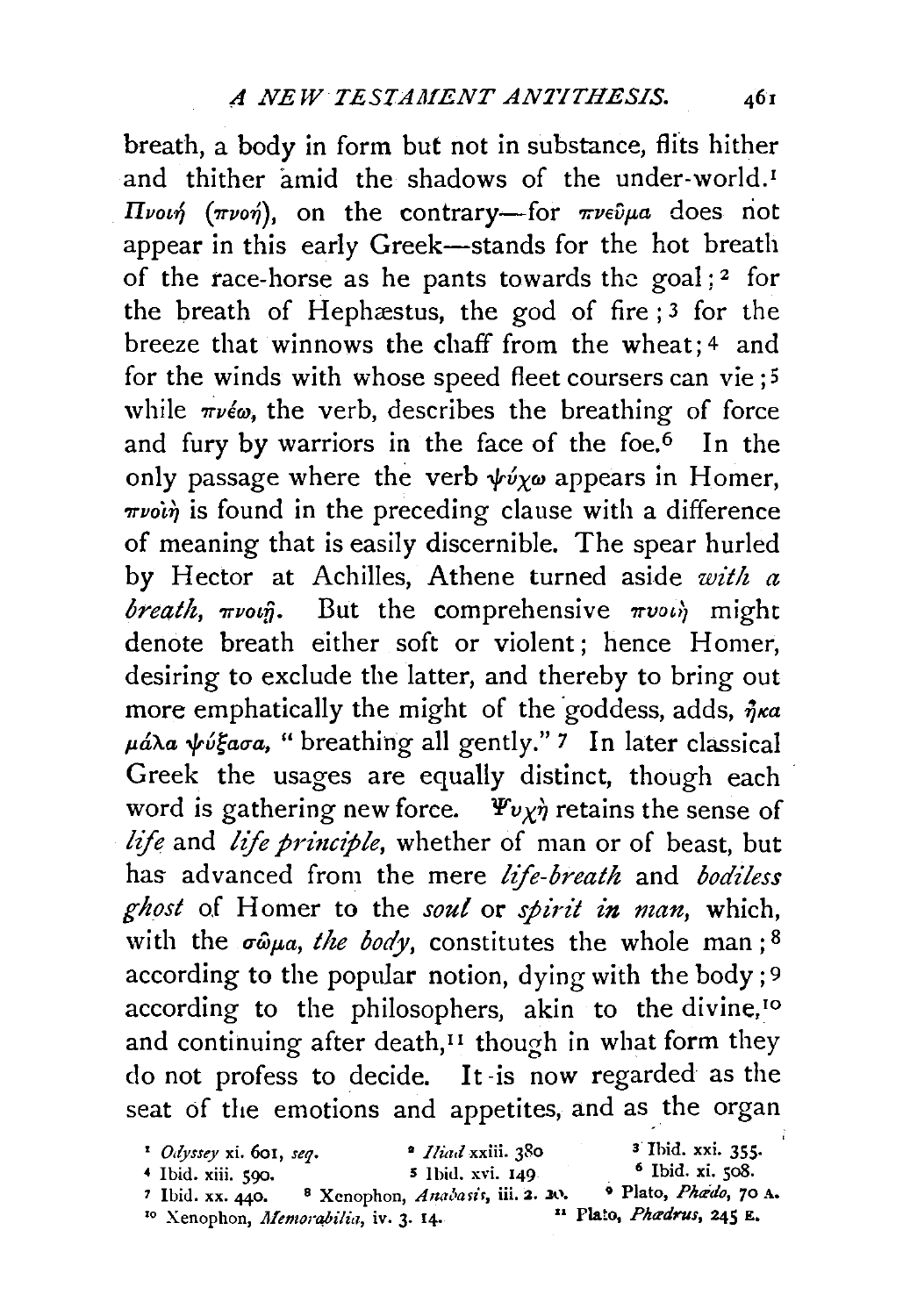of the thought ; "that which gives life and motion to the entire nature of the body;"<sup>1</sup> yet all the while hampered by the body as by a " mass of evil," and a "source of endless trouble," " filling us full of loves and lusts and fears and fancies and all kinds of folly,"<sup>2</sup> from which the soul will have no deliverance till the body is "cleared away." It would seem that, with such philosophers, the  $\psi v \chi \dot{\gamma}$  is *quasi*-passive rather than directly active; is rather the life which enables the .appetites and thoughts to act, than that which immediately thinks for. itself, and immediately prompts to action : the sphere in which the vovs and the  $\theta v \mu_{\phi} s$ , the *thought* and *the appetite,* realize themselves; or, in the phrase of Aristotle, the  $\epsilon \nu \tau \epsilon \lambda \epsilon \gamma \epsilon a$  of the body, that by which the potentialities ultimately become actualities. With Aristotle, the only immortal part of man is the *active reason* which, coming from without as something divine, produces impressions through the *passive reason*; and consequently he has left behind him an unsettled controversy whether he admits the  $\psi v \chi_0$ , the individual,  $impressionable$  man, to immortality.  $I\rightarrow I$  and  $\pi$ v $\epsilon \hat{\nu}$  $\mu a$ , on the other hand (the latter form all but supplanting the  $\pi\nu$ <sup>o</sup> in prose), besides retaining the sense of physical breath and wind, are found here and there representing, by a natural figure, whatever imperceptible influence carries away the inner man as with the force and suddenness and mystery of a gale ; or agitates it with the violent breathing, so to say, of an overpowering emo tion, natural or inspired. Thus does Io bemoan herself that she is swept out of her course like a ship by a tumultuous "gust of madness" ( $\lambda \nu \sigma \sigma \eta$ :  $\pi \nu \epsilon \nu \mu a \tau \nu$ ) ;3 thus

> • Plato, *Cratylus,* 400 A. • Plato, *Pha:co, 6G.*  <sup>3</sup> Æschylus, *Promethcus Vinctus*, 884.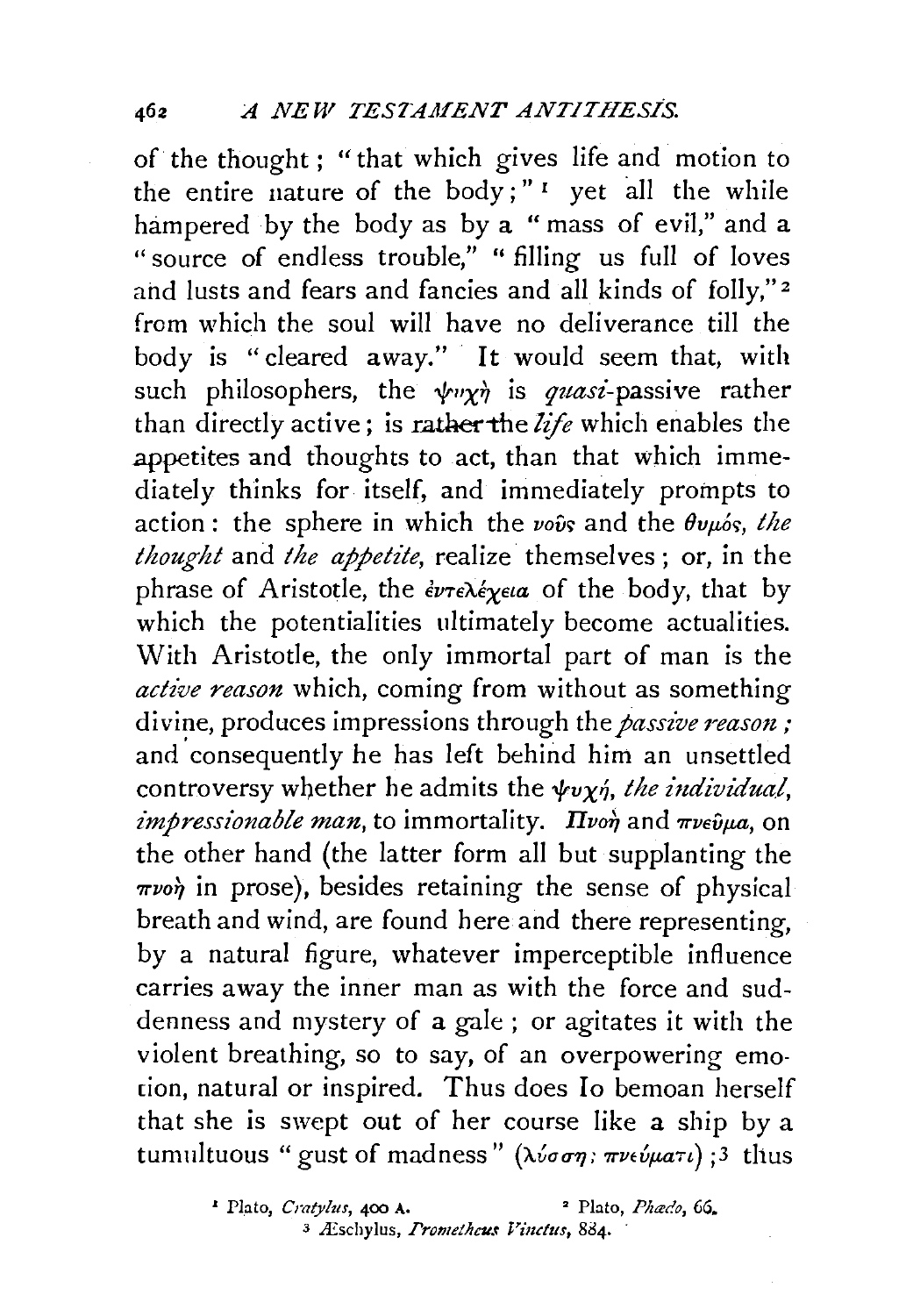does Jocasta entreat Eteocles to stay the " blasts of his passion"  $(\sigma_X \acute{a} \sigma_{0V} \ldots \theta_{0\mu_0 \hat{v}} \pi_{\nu_0 \hat{a} \hat{v}})$ ; <sup>1</sup> and thus were the Bacchant women maddened by the " afflatus of the god" *(Oiov 7rVOa'iuw). <sup>2</sup>*This sense of a *divine power inbreathed* has its earnest, no doubt, in the use of the verb  $\partial \mu \pi \nu \partial \omega$  when Homer tells how the god " inbreathed fierce ardour" (θάρσος ένέπνευσεν μέγα δαί- $\mu\omega$ ) 3 into Odysseus and his comrades for their attack upon the Cyclops; and how likewise the god inbreathed into the mind of Penelope the thought to weave the shroud for Laertes (φάρος ... ενέπνευσε φρεσί δαίμων  $\cdots$  *v* $\phi$ *aivew*);<sup>4</sup> and prepares us for the use of  $\pi$ *vev* $\theta$ *μa* to express the less tumultuous form of the divine afflatus, as conceived in the pseudo-Platonic *Axiochus*  $-$ a  $\theta$ *eΐον πνεῦμα* [  $\epsilon \nu$ ] *τῆ ψυχῇ*, bringing intelligence and knowledge; as ·well as for Plutarch's "sacred and divine spirit" (*iepov rai daspovsov wwedpa*) dwelling in the Muses. But this is a late and as yet undeveloped sense of the word; and we shali be quite justified in affirming that  $\pi \nu \epsilon \hat{\nu} \mu a$  in *classical* Greek is purely *physiological*, with such rare tendency to metaphor as is natural to poetic diction. It will be seen, moreover, from what has been said, that energy and activity are specially characteristic of  $\pi\nu\epsilon\hat{\nu}\mu a$ .

The Biblical usage of the two words runs along the same lines, but goes further. The Hebrew *Nephesh,*  which answers to  $\psi v \chi \eta$ , has as its cognate verb *Naphash, to refresh,·* and we think at once of the soft, cool air suggested to us by  $\psi \hat{\nu}_{\chi}$ os. Ruach, the Hebrew equivalent of  $\pi\nu\epsilon\hat{\nu}\mu a$ , has two cognate verbs: *Ravach, to be airy,* and then, *to refresh;* and *Riach* or

<sup>&</sup>lt;sup>*'*</sup> Euripides, *Phanissa*, 454. <sup>2</sup> Baccha, 1094. <sup>3</sup>*Od;•ssey* ix. 381. + I bid. xi.x. 138.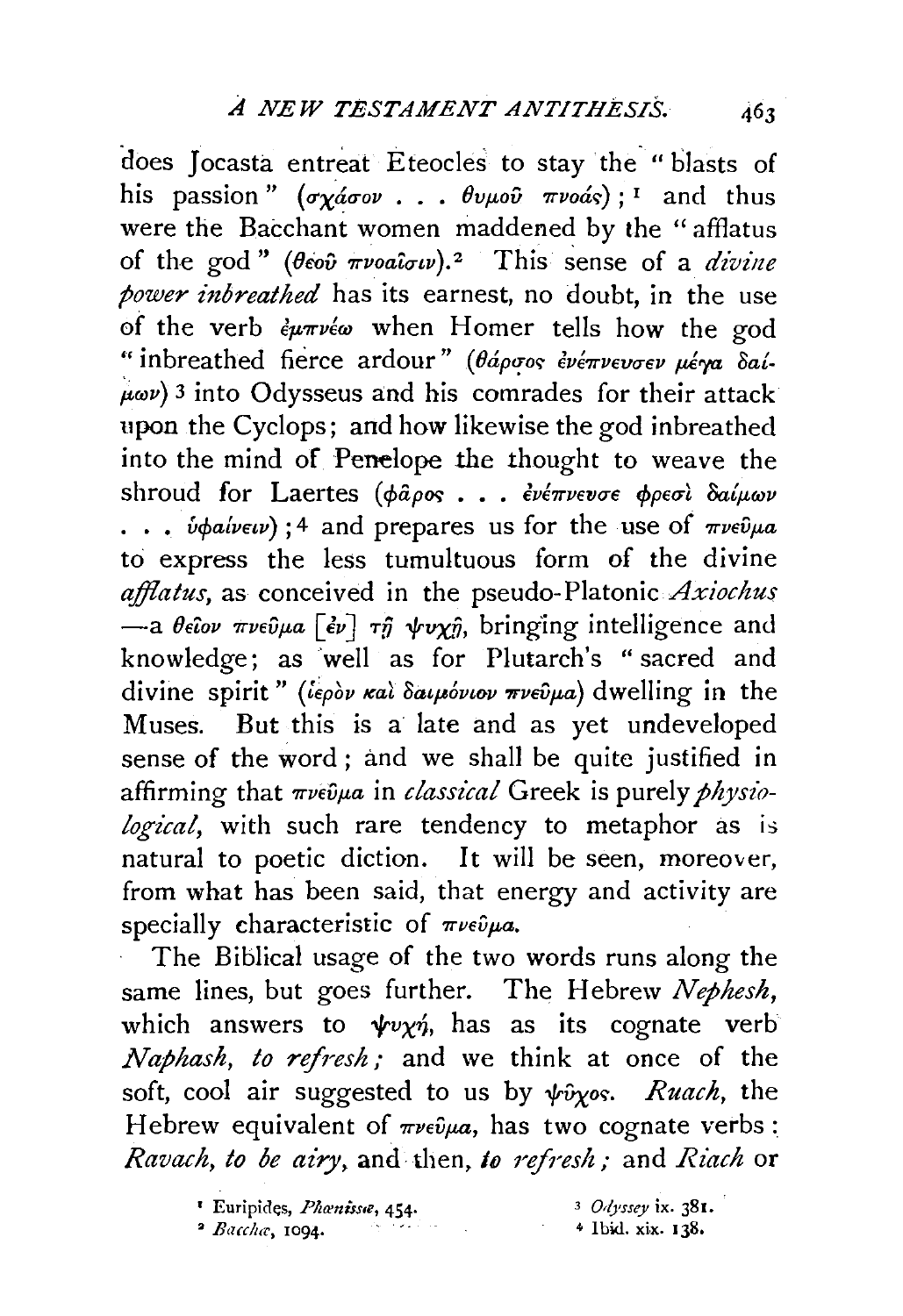*Ruach, to draw breath, to smell,* and so, *to be keen, of qut'ck understanding,* and, *to take delight in.* We cannot be far wrong, I think, in concluding from these hints that, in original idea, *Nephesh* was a less energetic word than *Ruach,* the difference being much the same as between  $\psi v \gamma \dot{\eta}$  and  $\pi v \epsilon \dot{\nu} \mu a$ . And, so far as the words are not used interchangeably, the Biblical usage bears out this distinction. Out of the immense number of passages where *Nephesh* appears in the Old Testament, only one gives it the meaning of *breath in motion,*  and that only in the poetical book of  $\text{Job}: \mathbb{I}$  "His breath kindleth coals;" and even here it is just possible that stress may be laid on the consummate ease with which the leviathan exercises his power. Another exceptional passage (Isa. iii. 20), where the majority of critics accept the interpretation of "exhaled odour," would under these circumstances afford additional confirmation of the *gentleness* of *Nephesh. Ruach,* on the contrary, is the regular word for *breath in activity;. N'shamah,* a much rarer word, being, apparently, a synonym at one time for *Ruach* as *breath*,<sup>2</sup> and, at another, for *Nephesh* as *a breathing being;* 3 and usually translated in the Septuagint Version by  $\pi\nu$ o $\eta$ , more, it may be thought, for the sake of consistency than with a view to distinction. *Ruach, moreover,* is the constant. expression in the Old Testament for the  $wind$ -whether the  $\pi \nu \epsilon \hat{\nu} \mu a$  (with  $\pi \nu \alpha \hat{\eta}$ ) of the Septuagint, or the  $\hat{a} \nu \epsilon \mu o \varsigma$ which, for special reasons, is, with one or two intelligible exceptions, preferred in the New Testament. The lines of separation in the Old Testament between the significations of *wind* and *breath* and *lhe source of lift* 

*<sup>•</sup>* Job xli. 2r. • Compare Genesis ii. *7* and vi. 17.

<sup>&</sup>lt;sup>3</sup> Compare Joshua x. 28 and 40 (LXX.  $\epsilon \mu \pi \nu \epsilon \sigma \nu$  in both cases).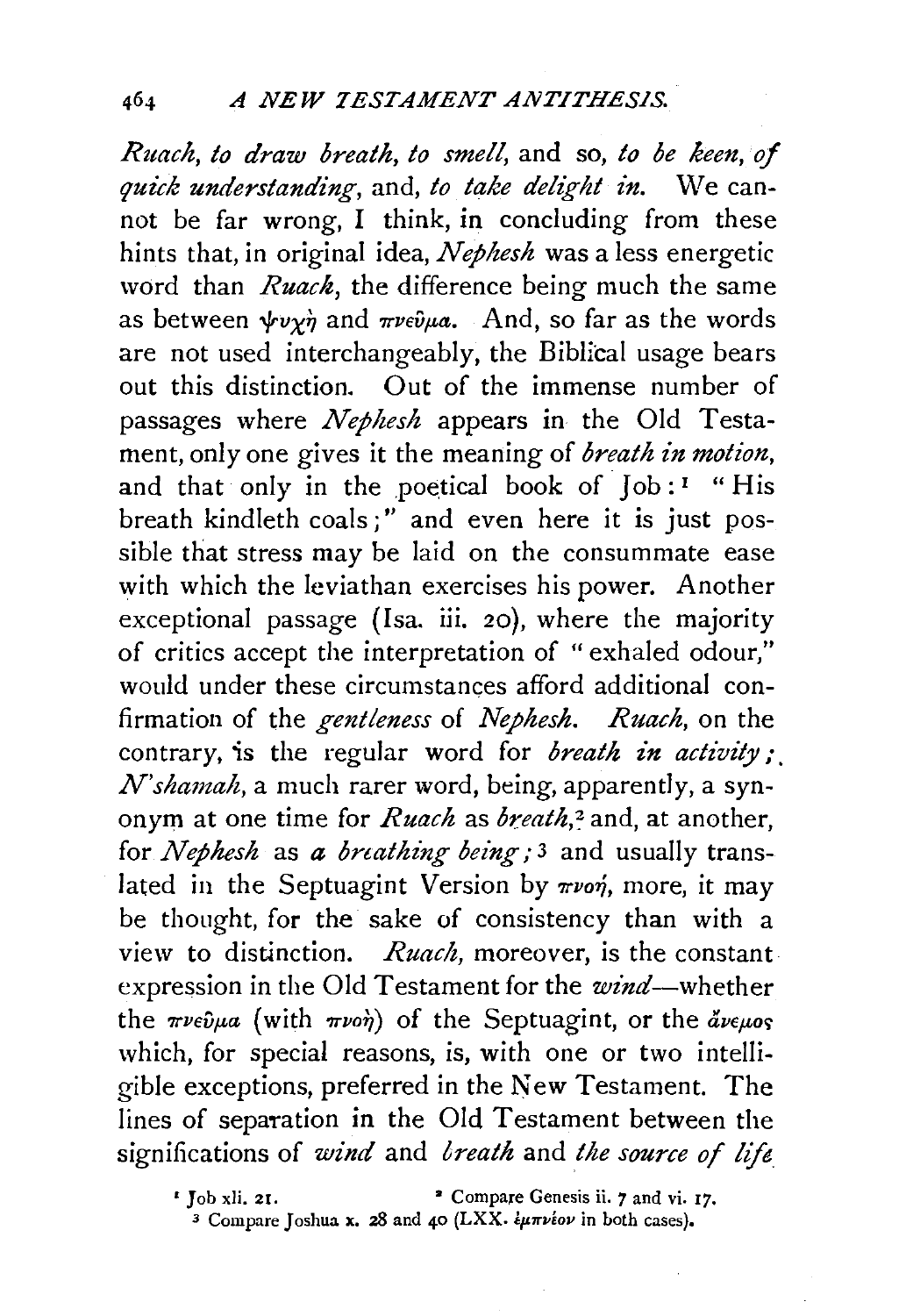are at times very hard to trace, so suitably do the wind and the breath symbolize the invisible force which infuses and sustains life. In the vision concerning the dry bones, for example (Ezek. xxxvii.), the prophet, as the mouthpiece of God, declares that He will cause *breath*  $(LXX, \pi\nu e \hat{\nu} \mu a)$  to enter into them, and they shall live ; and afterwards prophesies to the *wind*   $(\pi \nu \epsilon \hat{\nu} \mu a)$ , saying, "Thus saith the Lord God: Come from the four winds (πνεύματα), O breath (Ruach -not translated in LXX.), and breathe upon these slain, that they may live." And the Old Testament writers can think of nothing better than this  $\pi \nu \epsilon \hat{\nu} \mu a$  whereby to denote the unseen yet all-powerful influence proceed ing from God, independent, like the wind, of space and time; now mysteriously inspiring life, and now as mysteriously· taking it away; sometimes brooding gently and creatively, like a soft breeze, upon the face of the primeval waters; sometimes blowing fiercely and destructively with the blast of a sweeping tempest. It is this  $\pi\nu \in \partial u$  that God breathed into man as the breath of *li(e i* 1 and this, when God withdraws it, takes life in its train.<sup>2</sup> It is this that melts the winter ice;  $3$ this, "the breath of God's lips," that "shall slay the wicked;"4 this by which "the channels of the sea appear, and the foundations of the world are discovered, at the rebuking of the Lord, at the blast of the breath of his nostrils." 5

But in the New Testament the usual word for *wind,*  as has been said above, is  $\phi_{\mu\nu}$  *are*  $\phi_{\mu\nu}$  and  $\phi_{\mu\nu}$  are used, each of them, only once in this sense ; "the wind  $(\pi \nu \epsilon \hat{\nu} \mu a)$  blowing where it listeth," of which Jesus spoke

<sup>&</sup>lt;sup>1</sup> Gen. ii. *7* compared with vi. 17, vii. 15. <sup>•</sup> <sup>2</sup> Psa. civ. 29.  $3$  Psa. cxlvii. 18.  $4$  Isa. xi. 4.  $5$  2 Sam. xxii. 16.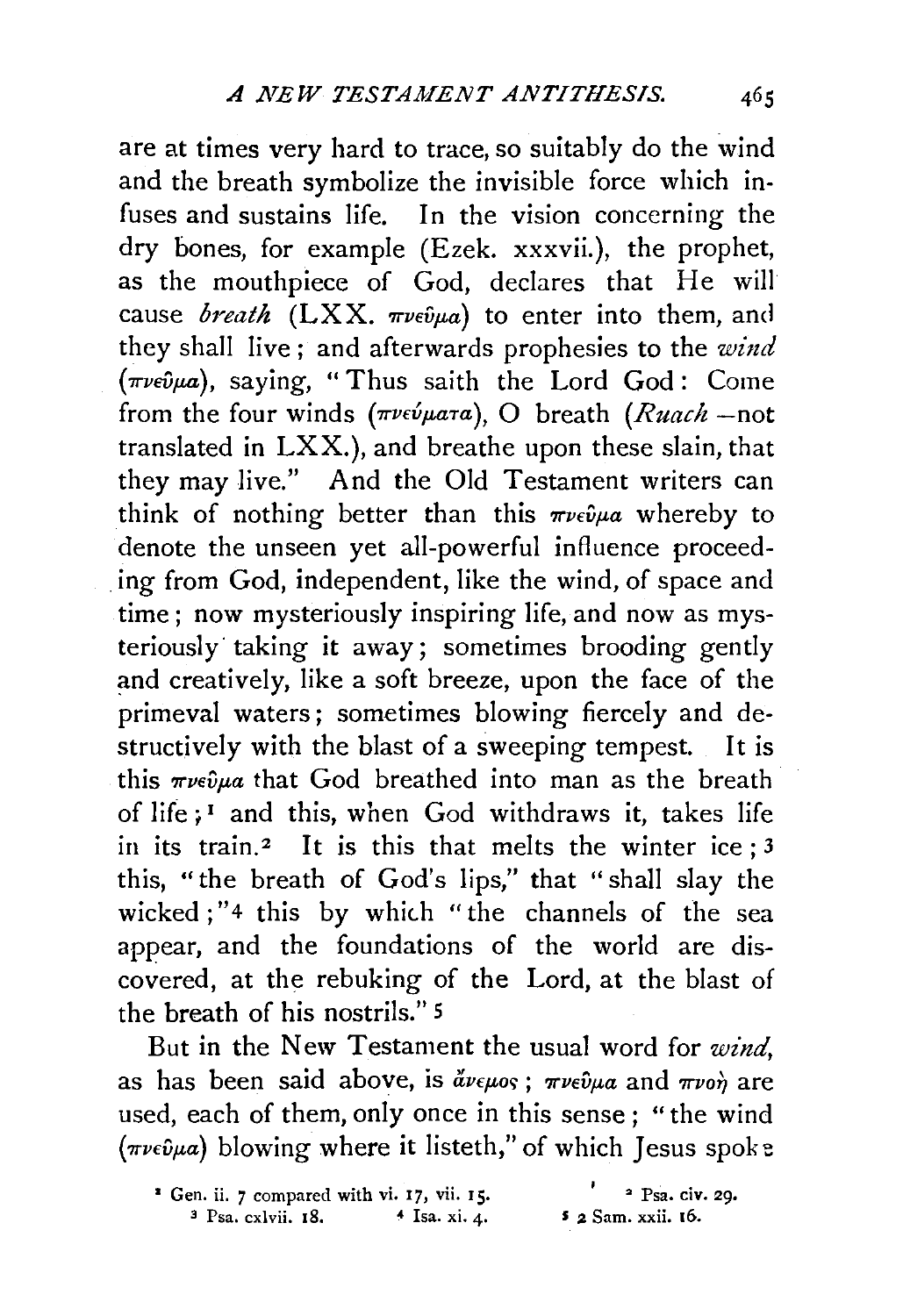to Nicodemus;<sup>1</sup> and the "rushing mighty wind  $(\pi\nu o \eta)$ " of the day of Pentecost; 2 and in these places, apparently, for the purpose of making vivid the parallel between the invisible unfettered power of the wind and of the Spirit of God. They are again used, each once, in the sense of *breath—* $\pi \nu \epsilon \hat{\nu} \mu a$ , of the breath of destruction from God consuming "that wicked one" (2 Thess. ii. 8); and  $\pi\nu$ on, of the breath of life when Paul tells the men of Athens that God "giveth to all life and *breath* and all things" (Acts xvii. 25). Of course if the substantive, *breath,* had *been* required elsewhere, they would probably have been pressed into service more frequently. But, on the whole, *we* may fairly maintain that  $\pi \nu \epsilon \hat{\nu} \mu a$  in the New Testament has risen more completely into the hyper-physical region; while  $\psi v \gamma \dot{\gamma}$ remains very much where it was, except that there is a far larger proportion of passages in which the deeper meaning 6f the *ego* is assigned to it. We shall best justify this rise in the usage of  $\pi \nu \epsilon \hat{\nu} \mu a$  by studying how it was attained.

The Hebrew references to the creation, with the Septuagint rendering of them, are not only consistent with the essential distinction between the two words, but are the key to the antithesis which is the main subject of our consideration. God. breathed into the first man the *breath of life*,  $\pi\nu\epsilon\hat{\nu}\mu a$  or  $\pi\nu\alpha\hat{\gamma}$   $\zeta\omega\hat{\eta}s$ ,<sup>3</sup> and he became a *living soul*,  $\psi \chi \gamma$   $\zeta \omega \sigma \alpha$ . Not that all the links are here, but they can be easily supplied. The  $\pi \nu \epsilon \hat{\nu} \mu a$  $\zeta_{\omega}$  = the breath of life as an abstract state of being antithetical to death 4-when applied to an individual, produces or results in  $\psi v \chi \eta$ , that is, *individual life.* 

 $'$  John iii. 8.  $'$  Acts ii. 2.  $'$  3 Gen. ii.  $\gamma$  compared with vi. 17.

*<sup>4</sup>* Deut. xxx. 19: "I have set before you life  $(\zeta \omega \eta \nu)$  and death."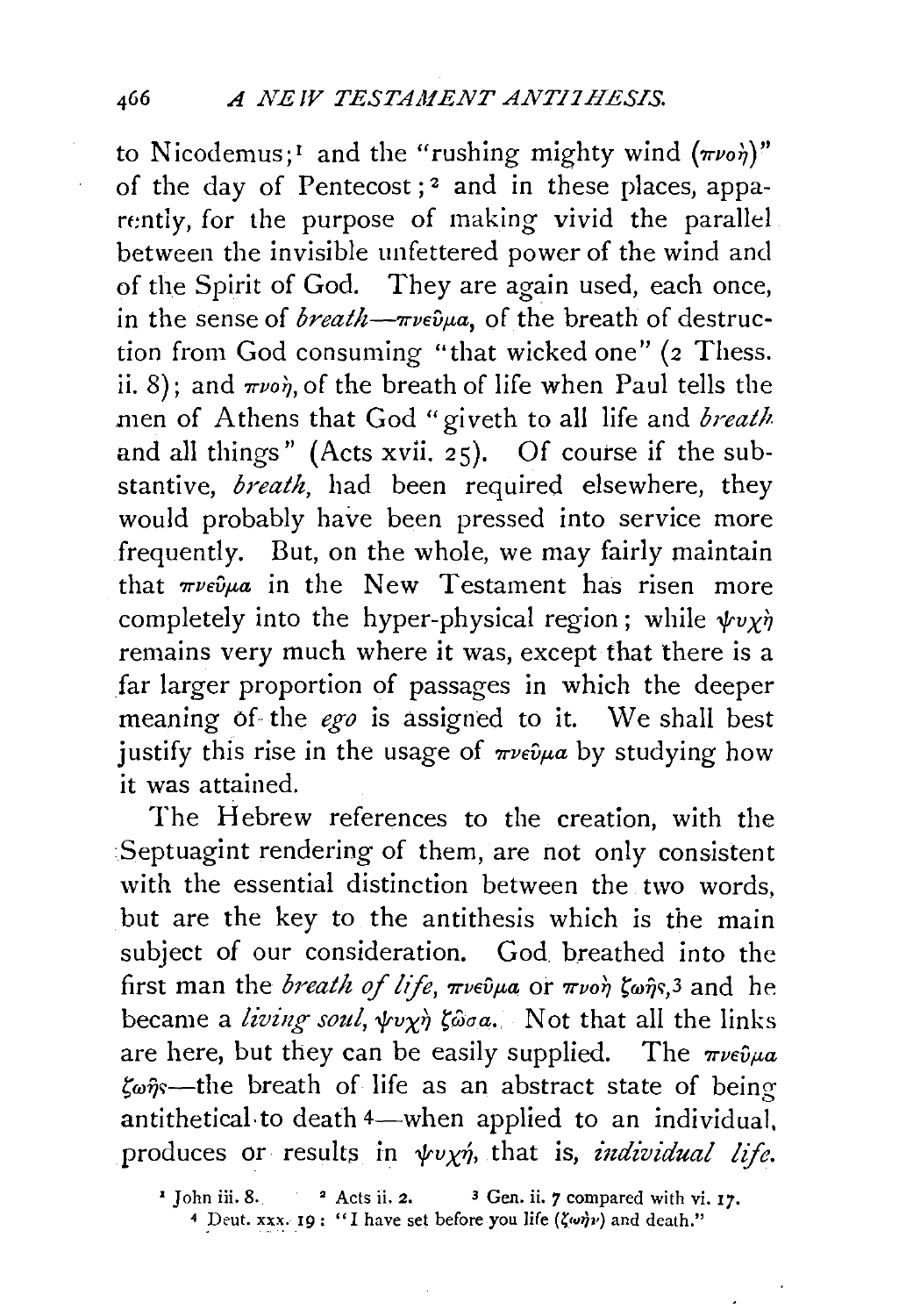Such individuals, accordingly, both man and beast, are spoken of as possessing  $\psi v \gamma \gamma$ ; <sup>1</sup> and, by a step further, according to the analogy of our own tongue when we talk of a "young life," and of the sea as "teeming with life,"  $\psi v \chi \dot{\eta}$  came to represent the *being possessing life*. Thus both the waters and the earth are bidden to bring forth "living *souls;"* in the one case, the fish and the fowl ; in the other, "the cattle, and the creeping thing, and the beast of the earth :"<sup>2</sup> and the Lord bade Joshua (Chap. xx. 3) appoint cities of refuge for "the slayer that killed any *person*  $(\psi v \chi \dot{\gamma} v)$  unawares." This, then, is the force of the expression  $\psi v \chi \dot{\gamma} \zeta \hat{\omega} \sigma a$ , in the story of the creation; and also of  $\psi v \chi \eta$ , with or without  $\zeta \hat{\omega} \sigma a$ , in a multitude of other passages, chiefly in the Old Testament, even where the idea of *life* is not specially emphasized; for instance—" The *souls* of his (Jacob's) sons and his daughters were thirty and three" (Gen.  $x|vi. 15$ ; "Levy a tribute unto the Lord of the men of war which went out to battle: one *soul* ( $\psi v \gamma \psi$ ) of five hundred, both of the persons  $(d\nu\theta\rho\omega\pi\omega\nu)$  and of the beeves, and of the asses and of the sheep" (Num. xxxi. 28) ; and similarly in the New Testament (Acts vii. r4): "Then sent Joseph and called his father Jacob to him, and all his kindred, threescore and fifteen souls." It is clearly in keeping with the *activity* of  $\pi\nu\epsilon\hat{\nu}\mu q$  that it should denote that which, when given, constitutes the  $\psi v \chi \dot{\eta}$ ; and likewise with the *passivity* of  $\psi v \gamma$ ; that it should be the constituted life in the individual, so passing on to signify the individual himself, which  $\pi\nu\epsilon\hat{\upsilon}\mu a$  nowhere does: furthermore,

<sup>&#</sup>x27; Thus of Rachel, Gen. xxxv. 18; of beasts, Levit. xxiv. 18; and compare Rev. viii. 9: "The creatures which were in the sea and had life ( $\tau d \bar{\ell} \chi \omega r \alpha \psi \chi d\chi$ )."

 $*$  Gen. i. 20, 24. Compare in N. T. Rev. xvi. 3.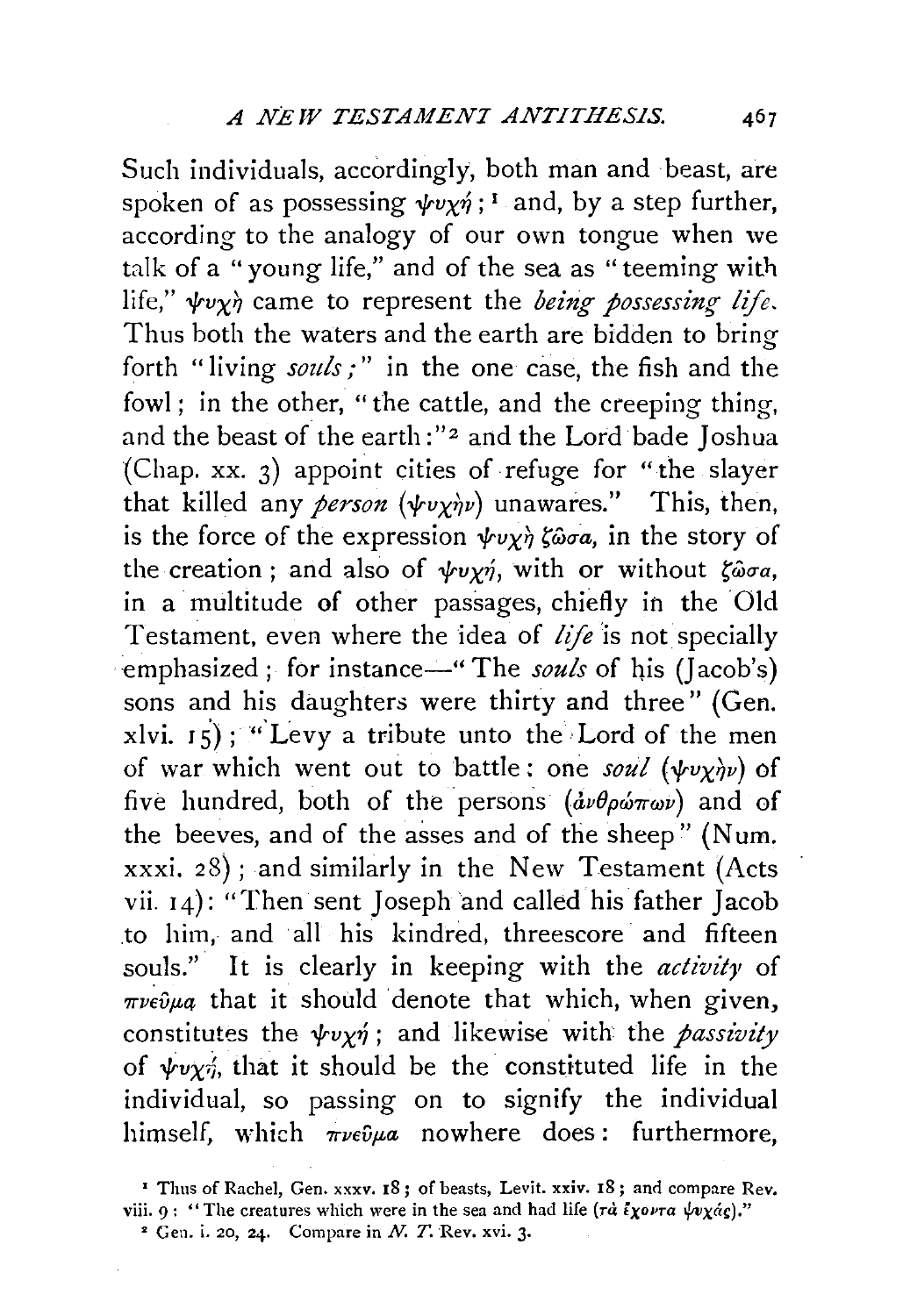that  $\psi \cdot y \dot{\eta}$  can be said to die, but  $\pi \nu \epsilon \hat{\nu} \mu a$  never. It may be remarked, in passing, that while both these words are applied to the brute creation, $<sup>I</sup>$  this applica-</sup> tion is rare, and the  $\pi \nu \epsilon \hat{\nu} \mu a$  and  $\psi \nu \chi \hat{\nu}$  of man are regarded as partaking of his general superiority. Thus the Psalmist affirms (xlix. 2o): "Man that is in honour and abideth not is like the beasts that perish." The same assumption appears to be latent in Elihu's declaration: "It is a spirit ( $\pi\nu\epsilon\hat{\nu}\mu a$ ) in man, and the breath  $(\pi\nu o\hat{\eta})$  of the Almighty that giveth them understanding." This partial hedge round  $\pi \nu \epsilon \hat{\nu} \mu a$  and  $\psi v \chi \dot{\eta}$  was due, *in a degree*, no doubt, to the account of the creation, where the communication of the life principle to man is made special and immediate by the phrase (Gen. i. 26), "Let us make man," instead of the phrase of quasi-delegation, " Let the waters-the earth -bring forth the living creature."

But another distinction is suggested by the same account:  $\psi v \chi \dot{\eta}$  is directly allied with a material organisation. "The Lord God," we are told, "formed man *of the dust of the ground,* and breathed into his nostrils the breath of life; and the man became a living soul." Thus the blocd is taken to represent the  $\psi v \gamma \gamma$ : "The life  $(\psi v \chi \dot{\eta})$  of the flesh is in the blood" (Lev. xvii. 11.), the visible blood representing the  $\psi v \chi \eta$ , as the invisible wind represents the  $\pi \nu \epsilon \hat{\nu} \mu a$ . In the Old Testament man is not conceived of, *as man,* apart from a bodily organisation: so prominent was the *body* in thinking of . the *man* that the *Nephesh*  $(\psi v \chi \eta)$  could be said to die, and could even stand for a dead body, $2$  yet only as

<sup>&</sup>lt;sup>1</sup> Compare, for  $\pi\nu\epsilon\tilde{\nu}\mu a$ , Eccles. iii. 19: "The *spirit* of the beast that goeth downward;" and Psa. civ. 29, 30: "Thou takest away their breath ( $\pi \nu \epsilon \tilde{\nu} \mu a$ ), they (all creatures) die . . . Thou sendest forth thy breath  $(\pi \nu \epsilon \tilde{\nu} \mu \alpha - A. V., spi \nu \tilde{\nu})$ , they are created, and thou renewest the face of the earth." are created, and thou renewest the face of the earth."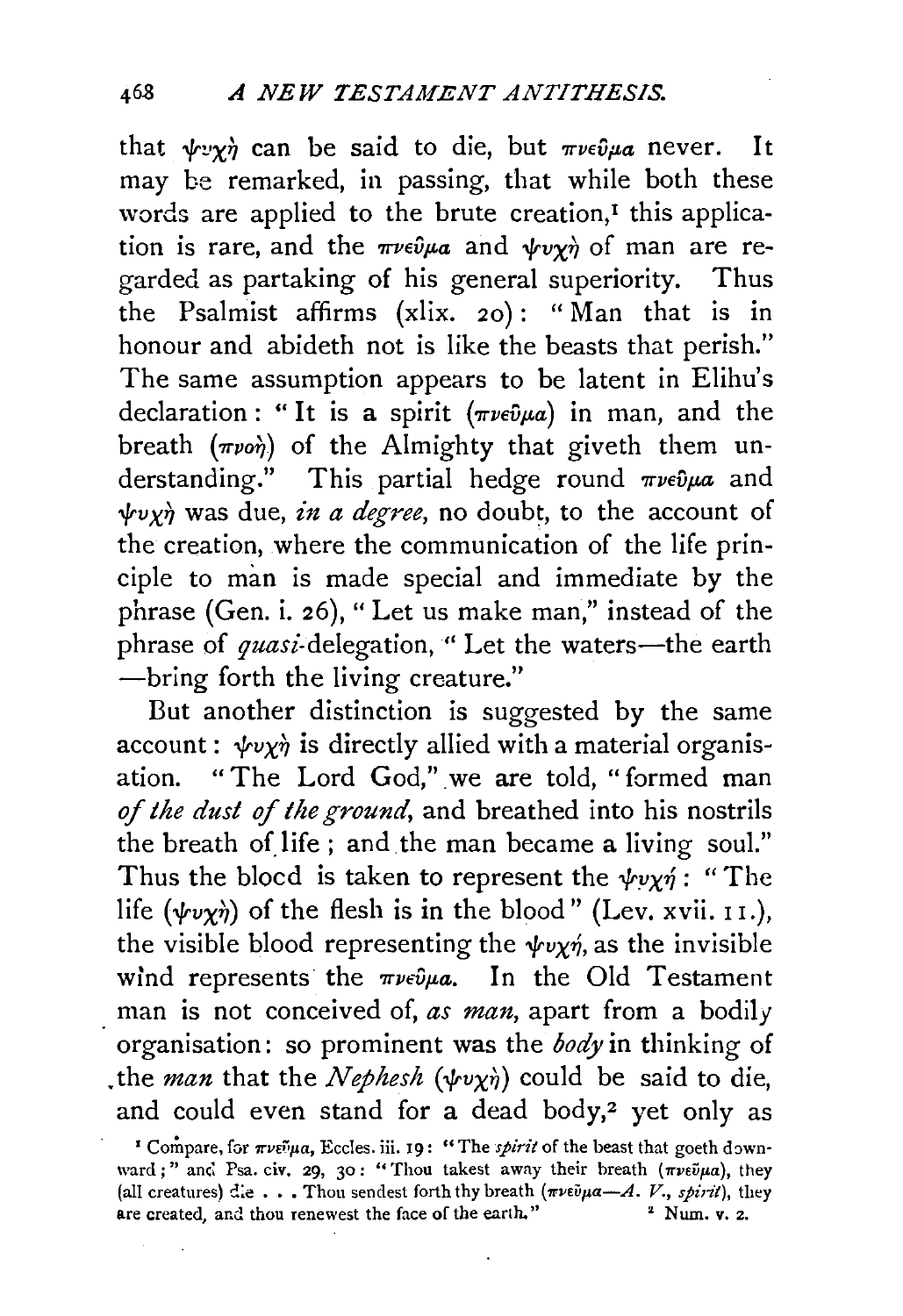we ourselves speak of a " dead man," without for a moment meaning that the *man* was there. Neither in the New Testament is the *man* brought before us, even after death, as independent of the body, though the body after death is of a different order-a consistency due to the new light which has displaced the darkness and uncertainty of the old dispensation. It may be said, however, that in the Old Testament a  $\psi v \gamma \dot{\eta}$  is not unfrequently attributed *to* God; for instance, "The Lord of hosts hath sworn by his soul" (Jer. li.  $14$ ); and again (Lev. xxvi. 11), "My soul shall not abhor you." But this usage may be anthropomorphic, as seems to have been the opinion of some of the Seventy, if we may judge from their substitution of such words as " his arm" in the former passage : or it may be merely the Hebrew vivid idiom for the *self*, the *individual personality,* as was clearly the conception of others of the Seventy, and of the translators of the Authorized Version, *€au-rov* and " himself" often appearing as the Greek and English renderings respectively. Yet even if such a usage and such passages as Revelation vi. 9 (" I saw the souls of them that were slain") induce us to admit that  $\psi v \gamma \dot{\gamma}$  occasionally signifies nothing more than *life individualised,* without the connotation of material organisation according to our notion of it, this admission would strengthen the position which we care most to maintain-that throughout the Bible  $\pi\nu\epsilon\partial\mu a$  and  $\psi\nu\chi\dot{\eta}$  are regarded as inextricably bound up together;  $\pi\nu\epsilon\hat{\nu}\mu a$ , the universal life principle,  $\psi v_{\chi}\gamma$ , that life individualised : while it leaves practically unassailed the position that, in the human sphere,  $\pi \nu \epsilon \hat{\nu} \mu a$  is the life from God,  $\psi \nu \chi \hat{\eta}$ , that life in man;  $\pi \nu \epsilon \partial \mu a$  keeping the organisation in the back-

VOL. XII.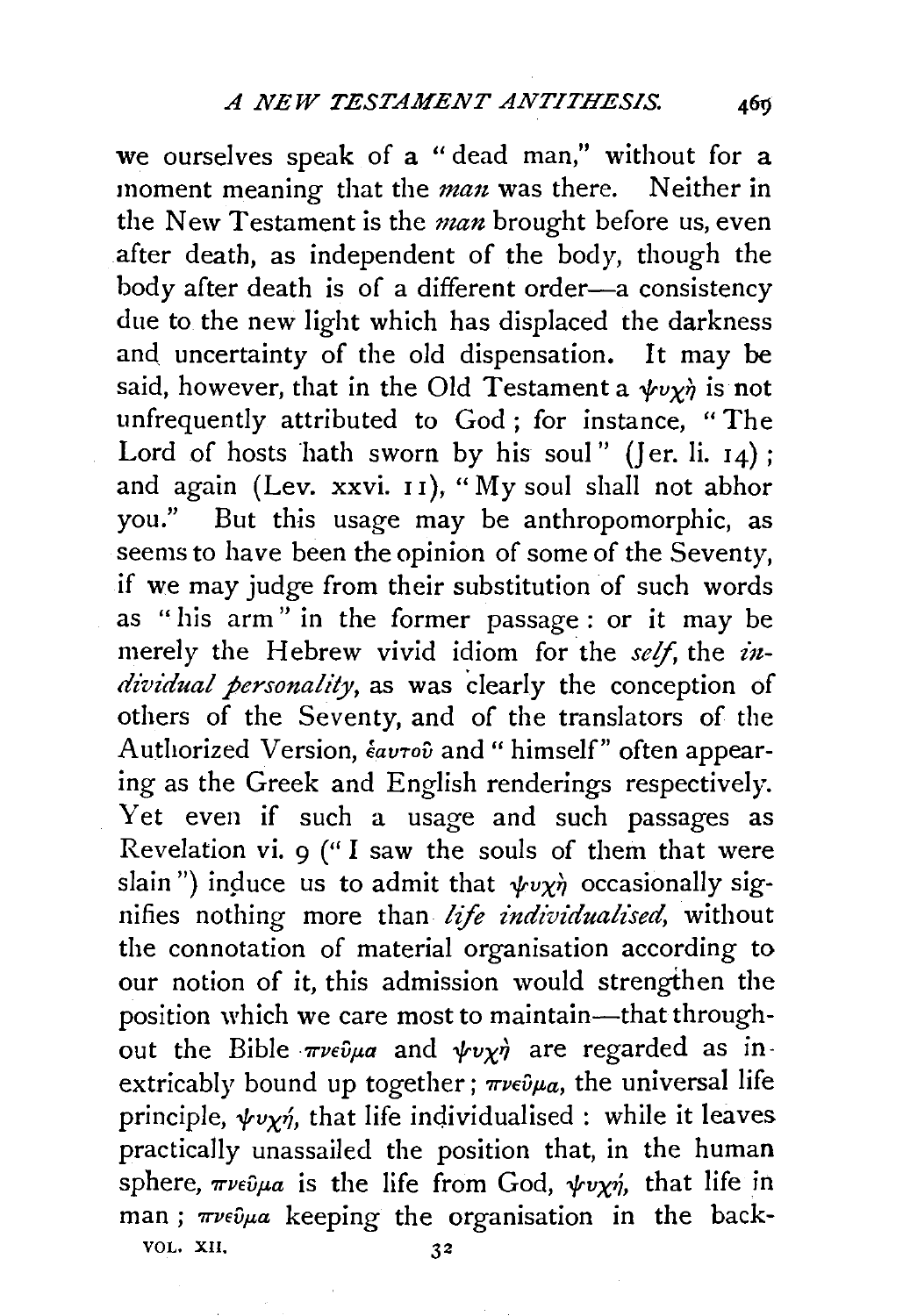ground,  $\psi v \gamma$  making that organisation prominent. In fact, in a constituted individuality  $\pi \nu \epsilon \hat{v} \mu a$  and  $\psi \nu \chi \gamma$ are, strictly speaking, no more separable than, say, an abstract principle and its concrete embodiment; for example, the principle of righteousness and righteousness in actuality. They may be distinguished : they cannot be disjoined.

But it is not the way of popular writing to trouble itself overmuch with distinctions of this kind : and hence  $\pi \nu \epsilon \hat{\nu} \mu a$  and  $\psi \nu \gamma \hat{\nu}$  are often interchanged without any distinction that can be fairly judged to be intentional. Thus (I) they are broadly equivalent in denoting the  $life$ : I Kings xix. 4, "Lord, take away my life  $(\psi v \chi \psi)$ ;" Psalm·civ. 29, "Thou takest away their breath  $(\pi \nu \epsilon \hat{\nu} \mu a)$ ;" Matthew xxvii. 50, "Jesus yielded up the ghost  $(\pi \nu \epsilon \hat{\nu} \mu a)$ ;" Acts xx. 10, "His life  $(\psi \nu \chi \hat{\nu})$  is in him." Yet the original idea of  $\pi \nu \epsilon \hat{\nu} \mu a$  is here again so far maintained that the Divine power is usually associated, more or less consciously, with what is said of the  $\pi \nu \epsilon \hat{v} \mu a$ ; <sup>1</sup> and that  $\pi \nu \epsilon \hat{v} \mu a$  could not be used in such expressions as "flee for thy life;" nor could Jesus be said to give his  $\pi \nu \epsilon \hat{\nu} \mu a$  a ransom for many, though He could surrender his *spirit* to God. The active sense of the  $\pi\nu\epsilon\partial\mu a$  as that which brings to life the more passive  $\psi v \chi \dot{\eta}$  can in many of the passages be established without violence. (2) They are both used in contradistinction to the body or its material : Micah vi. 7, "The fruit of my body (literally,  $\frac{\partial e}{\partial y}$  for the sin of my soul  $(\psi v \gamma)$ ;" Isaiah xxxi. 3, "Their horses flesh

<sup>&</sup>lt;sup>1</sup> Compare Mead on *The Soul Here and Hereafter*, chap. iii. I may here take the opportunity of mentioning the names of other books to which I am indebted in the course of this Article: Laidlaw's *Bible Doctrine of Man*, Cremer's *Biblico-Theological Lexicon, Girdlestone's Old Testament Synonyms, Pfleiderer's Paulinism,* and Schmid's Synonymik have been found useful.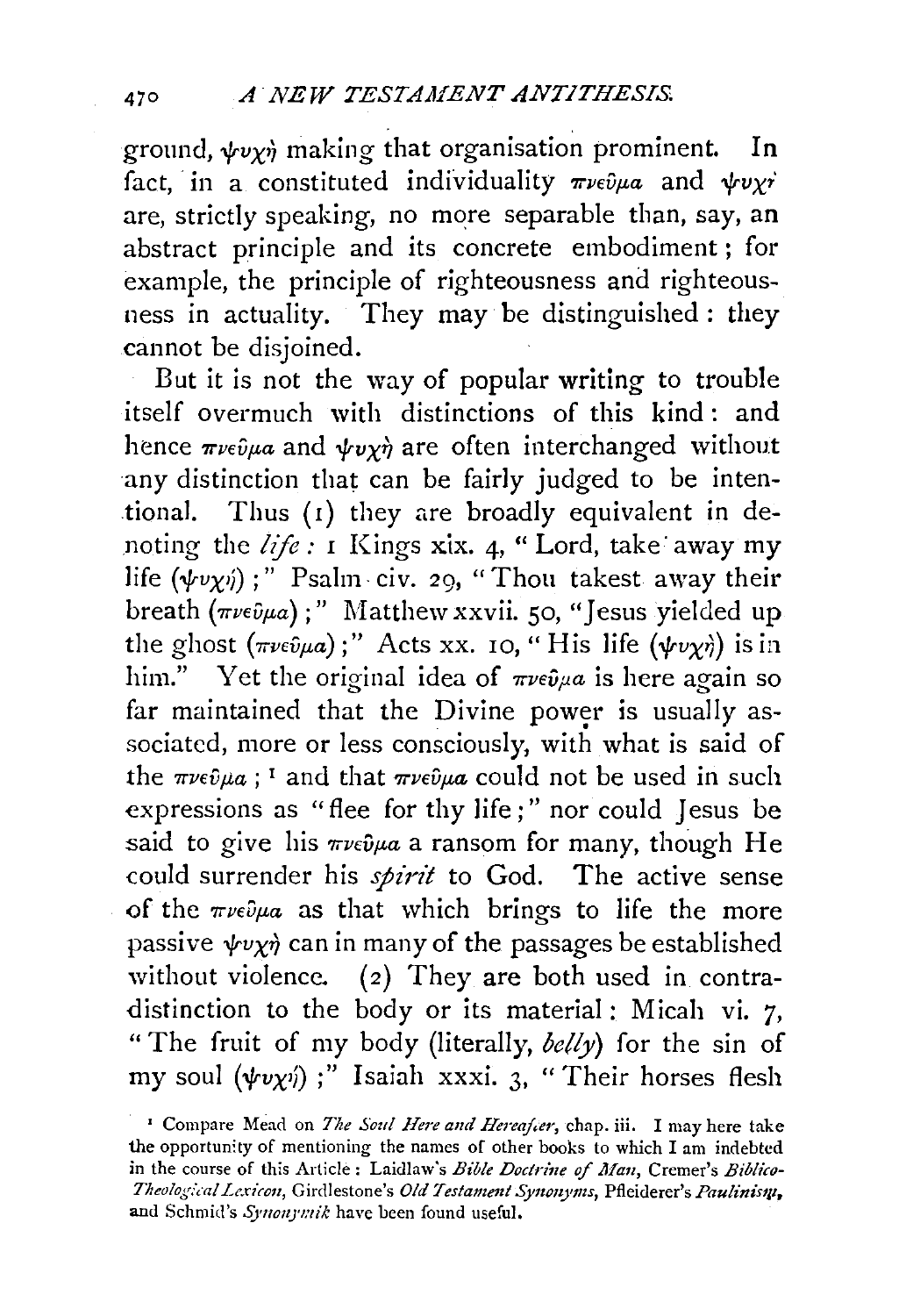and not spirit  $(\pi \nu \epsilon \hat{\nu} \mu a)$ ;" Matthew x. 28, "Fear not them which kill the body, but are r.ot able to kill the soul  $(\psi v \chi \eta)$ ;" I Corinthians v. 3, "Absent in body, but present in spirit  $(\pi \nu \epsilon \hat{\nu} \mu a)$ ." Yet here again  $\pi \nu \epsilon \hat{v} \mu a$  is the common antithesis, and  $\psi \nu \chi \hat{\eta}$  almost invariably bears the interpretation of that which gives the  $\pi \nu \epsilon \hat{\nu} \mu a$  constituted form, bodily or individual. (3) They are equivalent as the seat of yearning or emotion: Numbers xxi. 5, "Our soul  $(\psi v \chi \eta)$  loatheth this light bread." Thus Jeremiah (ii. 24) speaks even of the "wild ass used to the wilderness that snuffeth up the wind in the greed of her soul  $(\psi v \chi \eta)$ ." So the *Ruach* of Ecclesiastes vii. 9, " Be not hasty in thy spirit," is paralleled by the *Nephes!t* of Job iii. *20,* " Life to the bitter in *soul*." And similarly in the New Testament: Acts xvii. I6, " His *spirit* was stirred in him," where the  $\pi\nu\epsilon\hat{\nu}\mu a$  cannot in fairness be made to differ (as though it were his *regenerated* seat of emotion) from the  $\psi \psi \psi$  of Acts xiv. 2, "The unbelieving Jews stirred up the Gentiles, and made their minds (literally, *souls,*   $\psi v \chi$ as) evil affected towards the brethren." They appear to be identical in Luke i. 46, 47, "My *soul* doth magnify the Lord, and my *spirit* hath rejoiced in God my Saviour." The *spirit* of Jesus is said to be troubled in John xiii. 21; and his *soul*, Matt. xxvi. 38. Akin to this synonymity is the interchangeableness of the two words when reference is made to the moral entity, the inner man, the *ego*, the essence as distinguished from the mere outward appearance. Oriental vividness found satisfaction in employing *Nephesh* ( $\psi v \chi \dot{\eta}$ ) in the place of the personal or reflexive pronoun; for example, in such expressions as one already quoted (Lev. xxvi. 11), "My soul shall not abhor you;" and again (Psa. xi. r).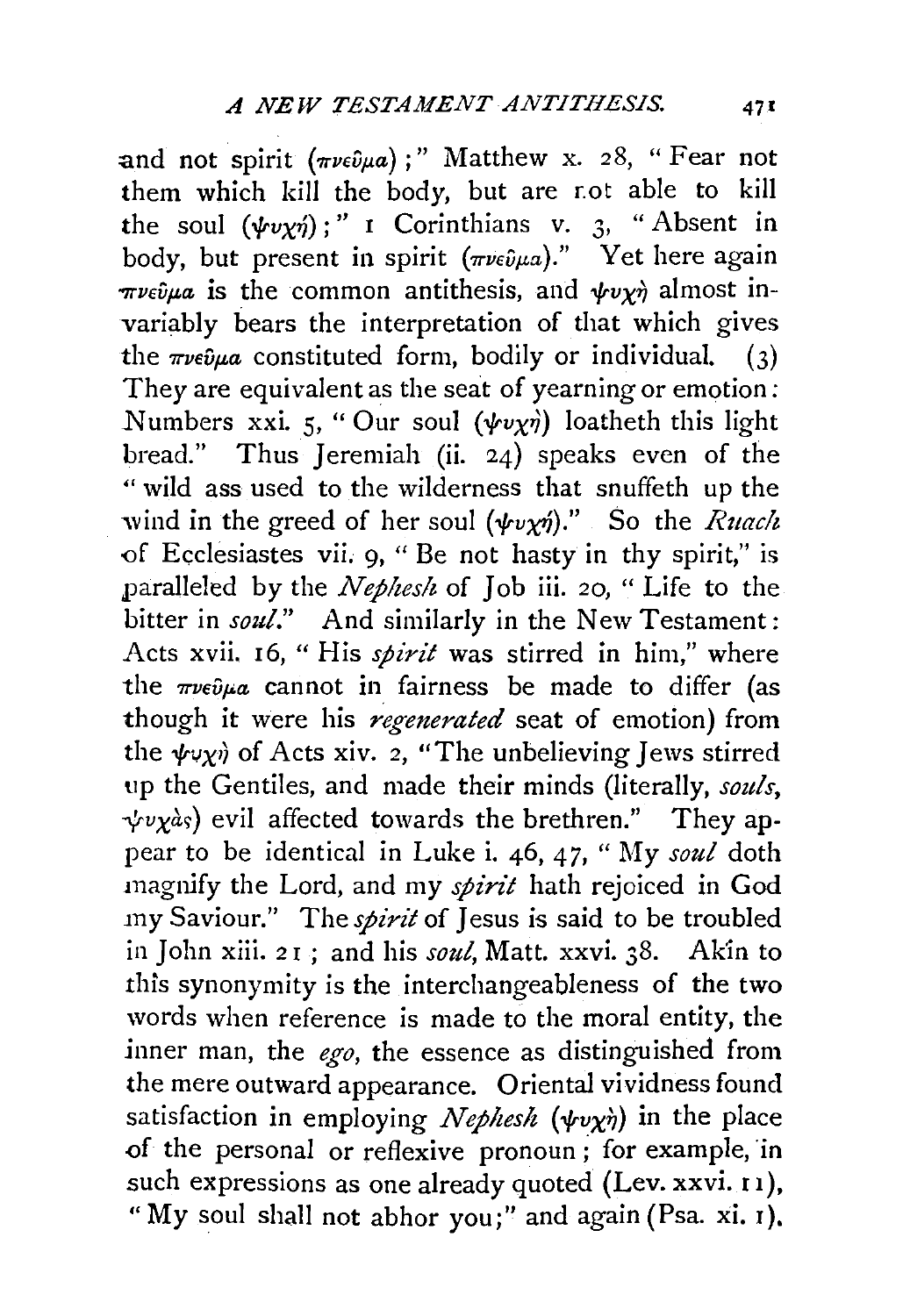"How say ye to my soul, Flee as a bird?" We might quote the words from the *Magnificat*, given above, as furnishing an instance of  $\pi\nu\epsilon\hat{\nu}\mu\alpha$  in much the same sense. *Nephesh* is used of the inner man at Proverbs xxiii. 7, "As he thinketh in his soul (A. V., *heart)* so is he ; " and *Ruach* at Proverbs xvi. *2,* " All the ways of a man are clean in his own eyes; but the Lord weigheth the spirits." Paul urges the Ephesian servants to "do the will of God from the soul  $(\psi v \chi \eta)$ ;" I and hopes to hear of the Philippians that they "stand fast in one spirit ( $\pi \nu \in \omega \mu a\tau \nu$ ), with one soul ( $\psi \nu \chi \hat{\nu}$ ) striving together for (or with) the faith of the gospel."<sup>2</sup> But in this connection also we discern a preference, now for one word, now for the other; for  $\psi v \chi \gamma$ , when there is a desire to express the yearning of the *physical* appetite or to depict the inner man as *possessed by* the emotion; for- $\pi\nu\epsilon\hat{\nu}\mu a$ , when the writer is dealing with intellectual operations or the religious character. It is never said, " Thy spirit," but " Thy soul longeth for flesh " (Deut. xii. 20) ; nor are we unprepared to find *Ruach* instead of *Nephesh* when Isaiah (Chap. lxvi. 2) is speaking of "a contrite spirit," and the Deuteronomist, of Joshua the son of Nun as "full of the *spirit* of wisdom." 3 We at once recall the higher activity of  $\pi \nu \epsilon \hat{\nu} \mu a$  and its direct Divine derivation. (4) The *soul* and *spirit* are once more made equivalent as the subjects of renovation. The Psalmist who beseeches God to "renew a right *spirit* within" him, also declares the law of the Lord to be perfect, "restoring the *soul*;" Peter reminds those to whom he writes his first Epistle (Chap. i. 22} that they "have purified" their "souls;" and Paul adjures himself and the Corinthians (2 Cor. vii. 1 *).*   $\overline{P}$  Ephes. vi. 6.  $\overline{P}$  Phil. i. 27.  $\overline{P}$  Phil. i. 27.  $\overline{P}$  Phil. i. 27.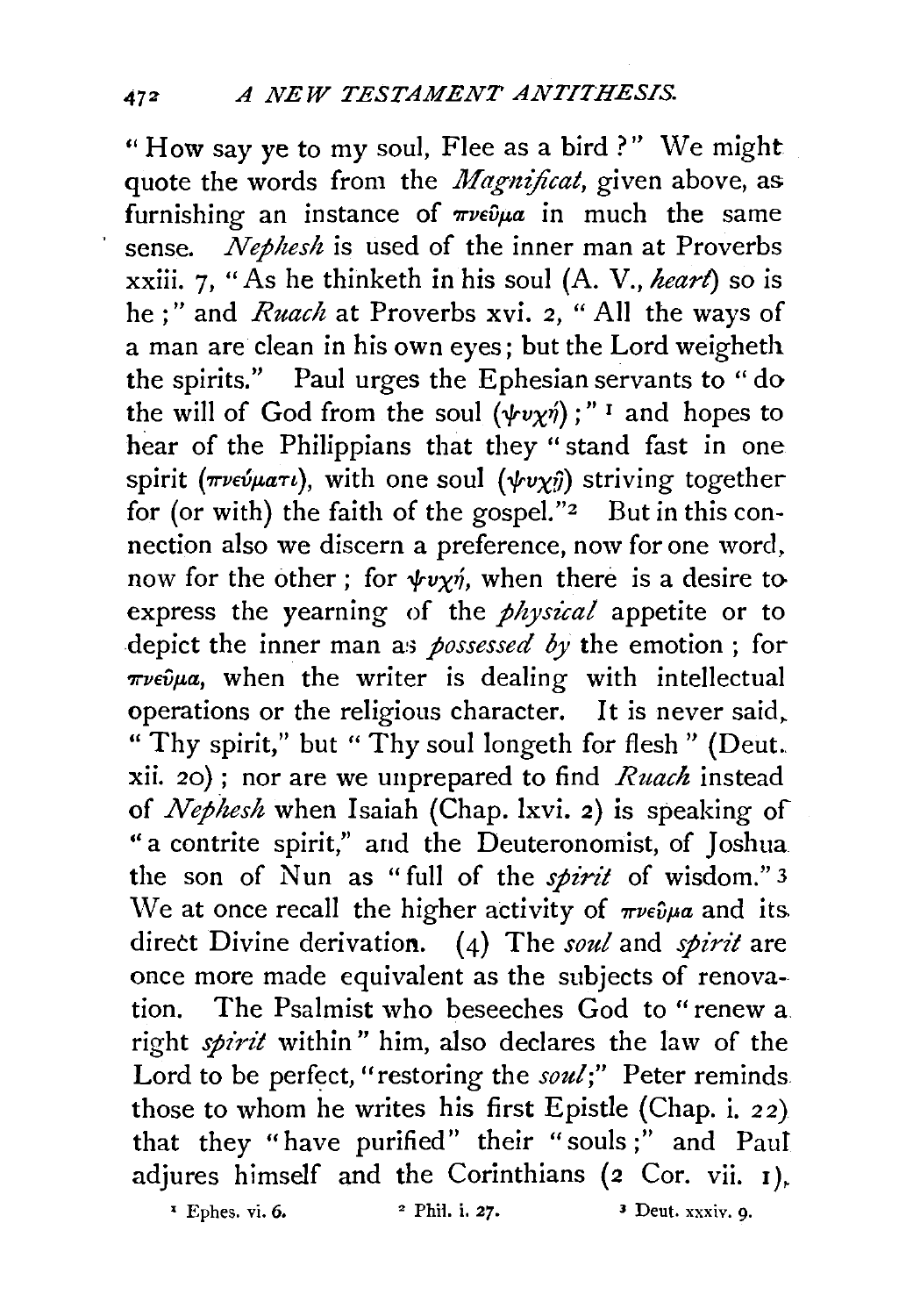~· L€t us cleanse ourselves from all filthiness of the flesh and *spirit* ;" exhorting the Ephesians in like manner (Chap. iv. 23), "Be renewed in the spirit of your mind." It is but natural that, as a sequel to this renovation,  $\pi \nu \epsilon \hat{\nu} \mu a$  and  $\psi \nu \chi \hat{\nu}$  should both be saved from eternal death; and that while James (Chap. v. 20) calls upon the " brethren " to "save the *soul"* of the erring sinner "from death," Paul should "judge to deliver" the incestuous one " unto Satan for the destruction of the flesh, that the *spirit* may be saved in the day of the Lord Jesus" (I Cor. v. 5).

But while, in speaking of a constituted individuality, popular thought drew no fine distinctions between the  $\pi \nu \epsilon \hat{\nu} \mu a$  and the  $\psi \nu \gamma \hat{\eta}$ , the life principle and its individualisation, a tendency grew up with the later sacred writers, and especially with Paul, to oppose them to one another, in order to describe with emphasis the special circumstances of the individuality. This tendency, harmonising with the more active idea of  $\pi \nu \epsilon \hat{\nu} \mu a$ , arose from the original relations of  $\pi \nu \epsilon \hat{\nu} \mu a$  and  $\psi \nu \chi \hat{\eta}$  in the popular anthropology. First in order came  $\pi \nu \epsilon \hat{v} \mu a$ , then  $\psi v \gamma$  : first the invisible and immaterial divine; then the visible and material human, by means of and partaking of the divine. So  $\pi \nu \epsilon \hat{\nu} \mu a$  could easily come to be regarded as higher than  $\psi v \chi \dot{\eta}$ ; and from this conception sprang certain usages found in the Old Testament, and a larger number, as the tendency developed itself more fully, in the New. (1)  $\pi_{\nu \in \hat{\nu} \mu a}$ , as we have before remarked, never denotes an *individual life*. But we may sometimes desire to emphasize; not so much the individual life itself, as some aspect of it which we have specially in view; and hence arose that use of *'7TVEvf.La* which seems to signify an individual life, but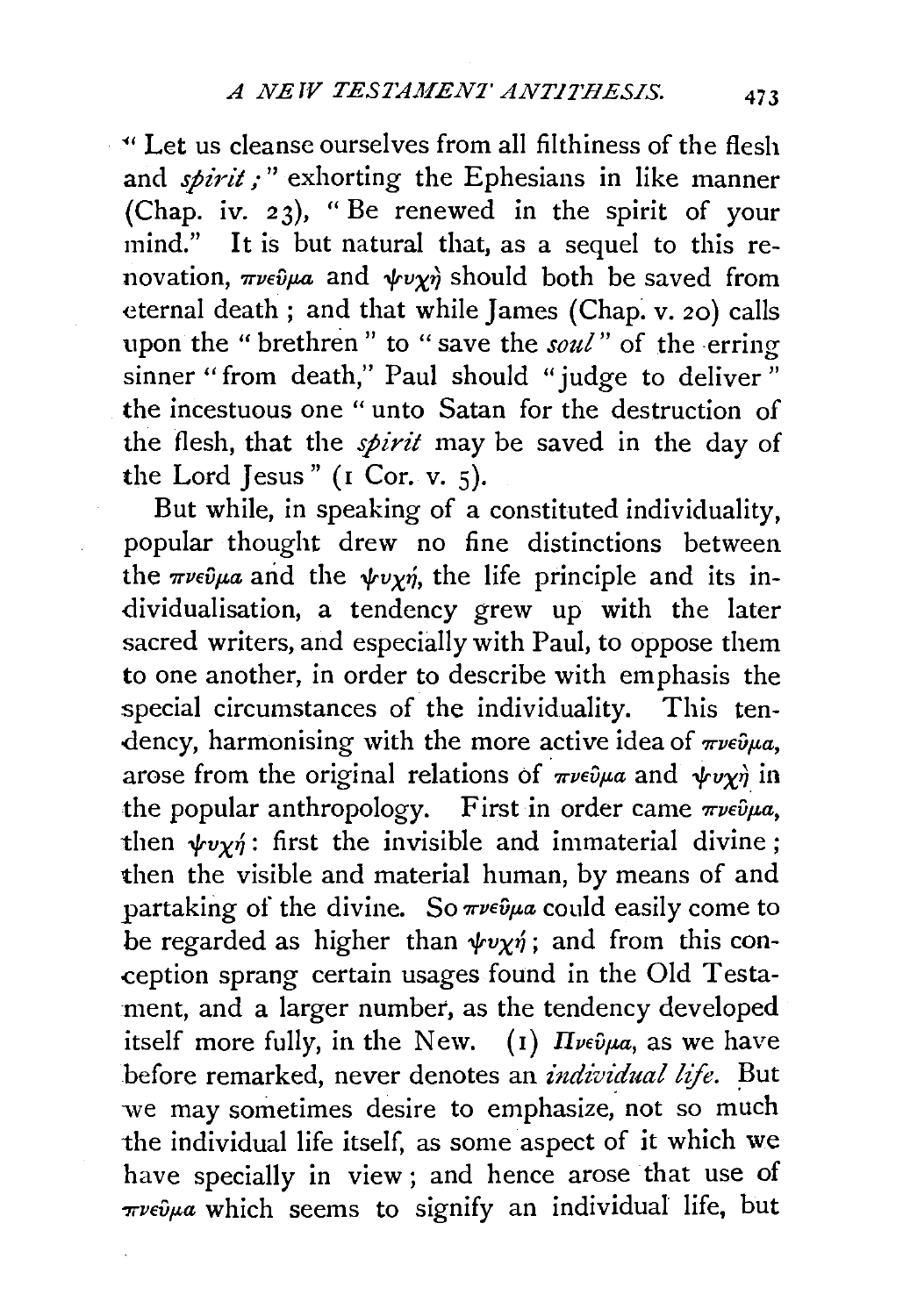with the suggestion that the garb of humanity is not present or is not required : the emphasis being rather on the *mode* of existence than on the personality. Of this we have an instance in the *spirit* which passed before the face of Eliphaz ; 1 and in the *spirit* which the disciples thought they saw when Jesus suddenly stood in the midst of them after the resurrection. On this occasion He bade them handle Him and see; "for a spirit hath not flesh and bones as ye see me have."<sup>2</sup> With the same idea the writer of the Hebrews (Chap. xii. 23} speaks of the *"spirits* of just men made perfect," and the agencies that possessed the demoniacs are described as evil spirits.3 So when Jesus says, " God is a spirit, "4- He declares to us not the *personality* of God, but his nature, as when it is said, "God is love," "God is light," He recalls and interprets to us the thought of the old Revelation: "The heaven of heavens cannot contain thee ; " and presents to our view a Being absolutely free from all limitations of space and time. But God is an individual life all the same; and such a description is no justification for a separation of  $\pi \nu \epsilon \hat{\nu} \mu a$  and  $\psi v \chi \dot{\eta}$  in man.

(2) From the same desire for emphasis comes what we have already pointed out as the preference for  $\pi \nu \epsilon \hat{\nu} \mu x$ . as the seat of the purely intellectual operations, the higher emotions, and the moral character generally; that is, as the inner man in the deepest sense, the man at the fountain head of his being : a preference parallel with the force of  $\pi \nu \epsilon \hat{\nu} \mu a$  as the first principle of life. This is the "spirit in man" which Job makes the throne of his understanding (Chap. xxxii. 8) ; and this.

<sup>1</sup> Job v. 15. <sup>3</sup> Luke viii. 2.<br><sup>2</sup> Luke xxiv. 39. <sup>4</sup> John iv. 24. <sup>4</sup> John iv. 24. See Westcott in loco.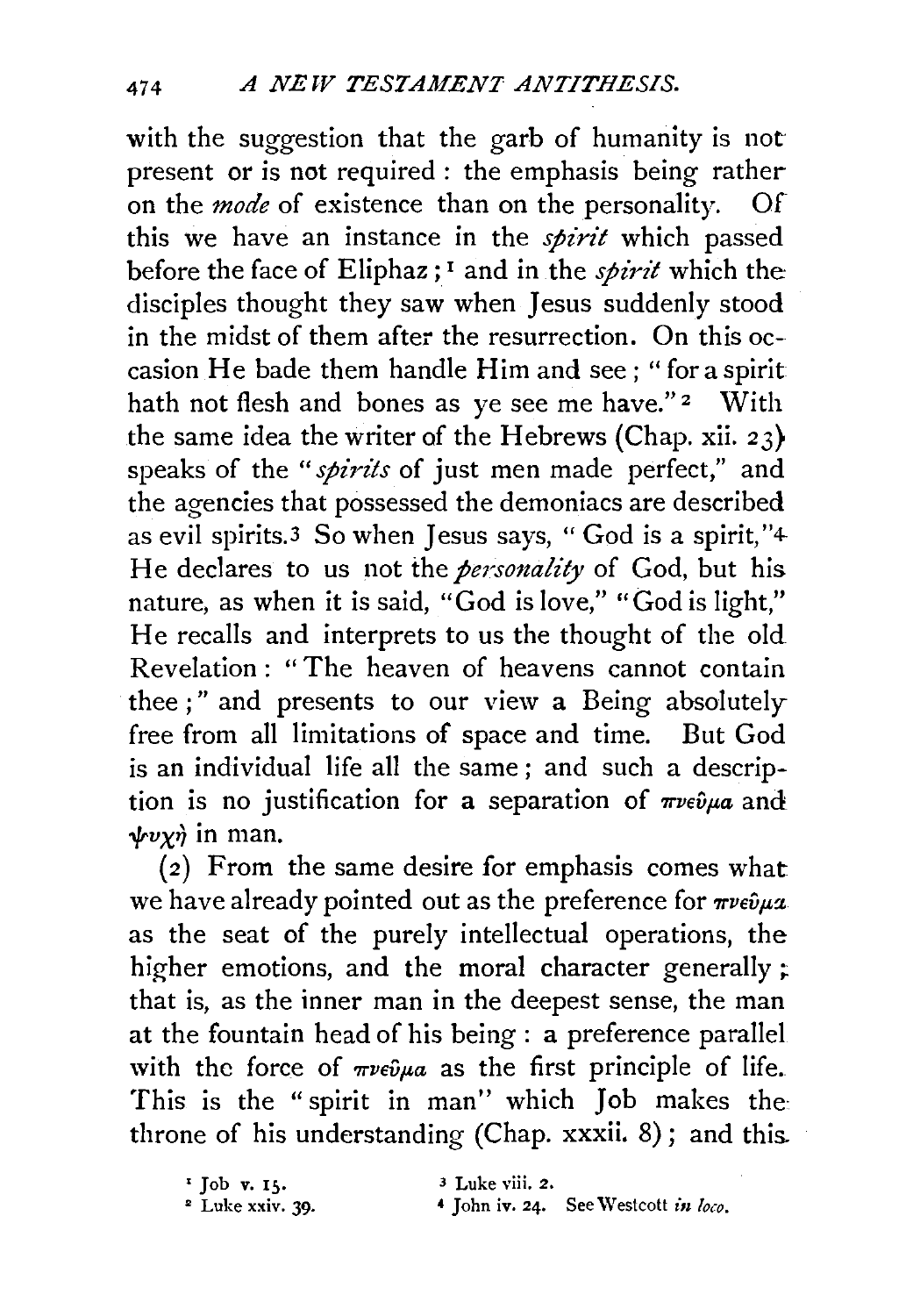is the *spirit* Paul is thinking of when he asks (1 Cor. ii. II), "What man knoweth the things of man, save the *spirit* of man which is in him?"

(3) From the view of  $\pi \nu \epsilon \hat{\nu} \mu a$  as the breath of God, it is held to represent better than  $\psi \psi \psi$  --which recalls the earthly element also-the *God-like*; what in man corresponds to and is the point of contact with God. So, in the Old Testament, God is named the "God of the *spirits* of all flesh;"<sup>1</sup> in the New, He is opposed as " Father of spirits " to the " fathers of our flesh :" 2 and Paul declares that "the spirit (of adoption) bears witness with *our spirit* that we are children of God."<sup>3</sup> This "God in us," communicated at the creation, when we were made  $\psi v \chi a\lambda$  in God's image, has never absolutely departed from man ; at any rate, there is no evidence in Scripture for its withdrawal: "it is for the perversion, not for the non-possession of it, that sinners are blamed." Sin did away with the normal operation of man's spirit, so that it was as good as dead; but, in the literal sense, it no more died than the  $\psi v \chi \dot{\gamma}$  which individualised it: it is no more dead than the  $\psi \nu \chi \eta$ , just as it is no more, in itself, holy than the  $\psi v \chi \eta$ .4

(4) Accordingly no better word than  $\pi \nu \epsilon \hat{\nu} \mu a$  could be found to represent the "God in us" of the *new* creation -the Holy Spirit, creating man afresh. Here we have a higher application both of the essential activity of *Trvevpa* and of the creation history and phraseology. This Spirit, in the Old Testament, was scarcely more, it would appear, as "the Spirit of God," than an undefined influence "poured out," according to the sensuous image, upon those to whom was given the prophetic

<sup>&</sup>lt;sup>1</sup> Num. xvi. 22. <sup>2</sup> Heb .. xii. 9. <sup>3</sup> Rom. viii. 16. 4 See 2 Cor. vii. 1, and I Cor. vii. 34·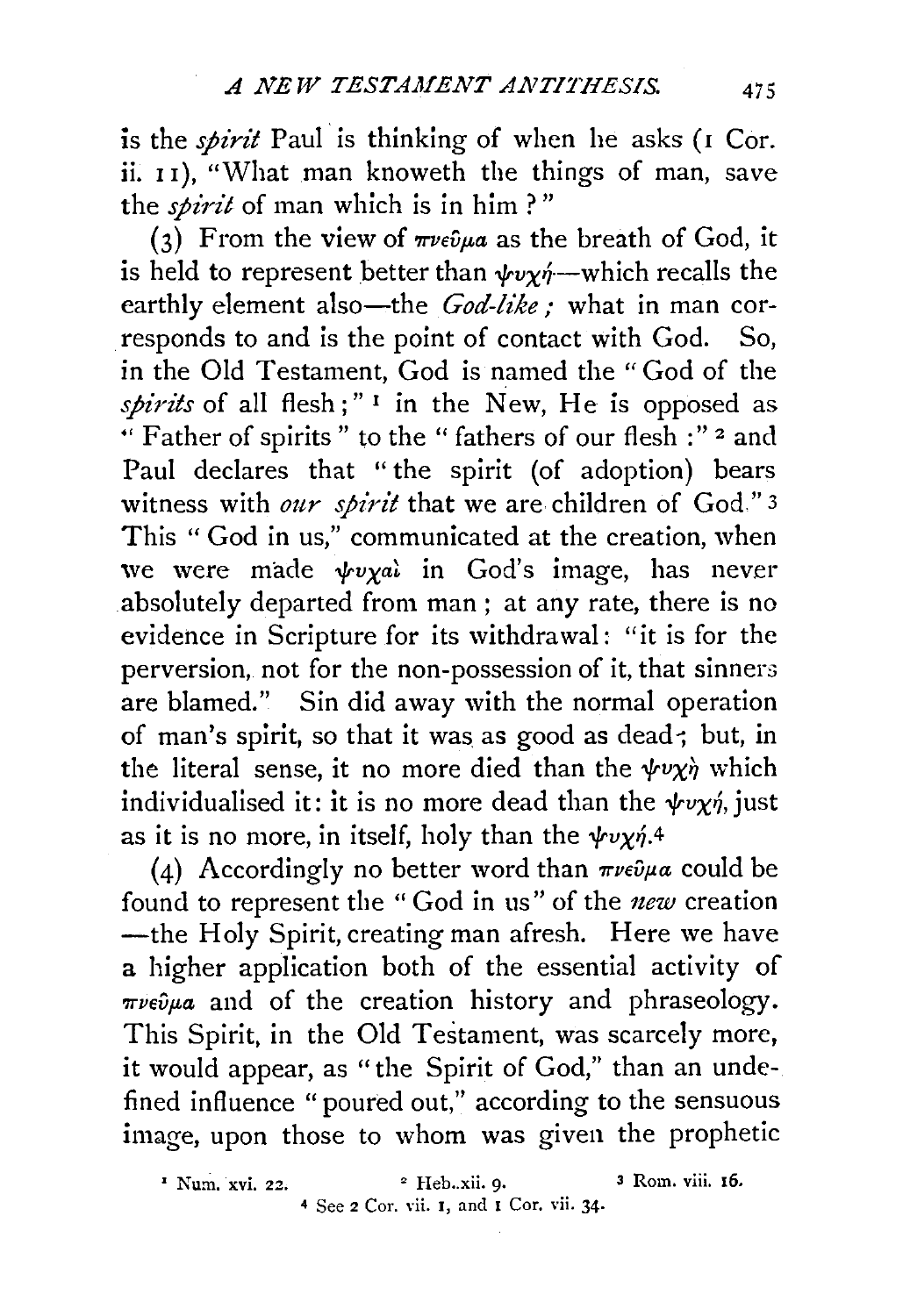spirit of revelation ; and promised to be poured out upon all men when the days of the Messiah should come.<sup>1</sup> The outpouring of this Messianic  $\pi \nu \epsilon \hat{\nu} \mu a$  appears, in the New Testament, at the day of Pentecost,<sup>2</sup> and in the supernatural gifts and miraculous effects which were from time to time the evidences and characteristics of God's " power towards them that believed." But side by side with this idea of the Messianic outpouring grew up another idea, an offshoot from it, but soon to overshadow it-that of the inward sanctifying power of the Spirit of God upon the whole nature of the believer. And what had been an undefined influence in the old dispensation, became a distinct personality in the new. For Jesus associates the Holy Spirit, as a third Person, with the Father and the Son; 3 calls him the Comforter,4 and One that shall not speak " of himself," bwt shall speak " whatsoever he shall hear." <sup>5</sup> And just as at the first creation the breath of life produced a physically living  $\psi \psi \chi \psi$ , so in the second the Holy Spirit, the breath of God, reanimates the morally dead  $\psi v \chi \psi$  by his personal contact. Our spirits are renewed, our "souls are saved," by becoming individualisations of the universal, personal, renovating power: we have the "communion of the Holy Ghost,"6 God has given us of his Spirit.7 With graphic vividness He is depicted as dwelling in us, $8$  yet not so as to produce in Paul any consciousness of pantheistic confusion : for the Apostle still worships God " with *his*  spirit " $9 - a$  spirit, however, that is no longer in ignorance, enmity, or isolation. The spirit naturally be-

| $\cdot$ Toel ii. 28.           | $4$ John xv. 26.            | $7 \t{I}$ John iv. $13$ . |
|--------------------------------|-----------------------------|---------------------------|
| $2$ Acts ii. 17.               | <sup>5</sup> Ibid. xvi. 13. | $8$ I Cor. iii. 16.       |
| <sup>3</sup> Matt. xxviii. 19. | $6$ 2 Cor. xiii. 14.        | $\degree$ Rom. i. 9.      |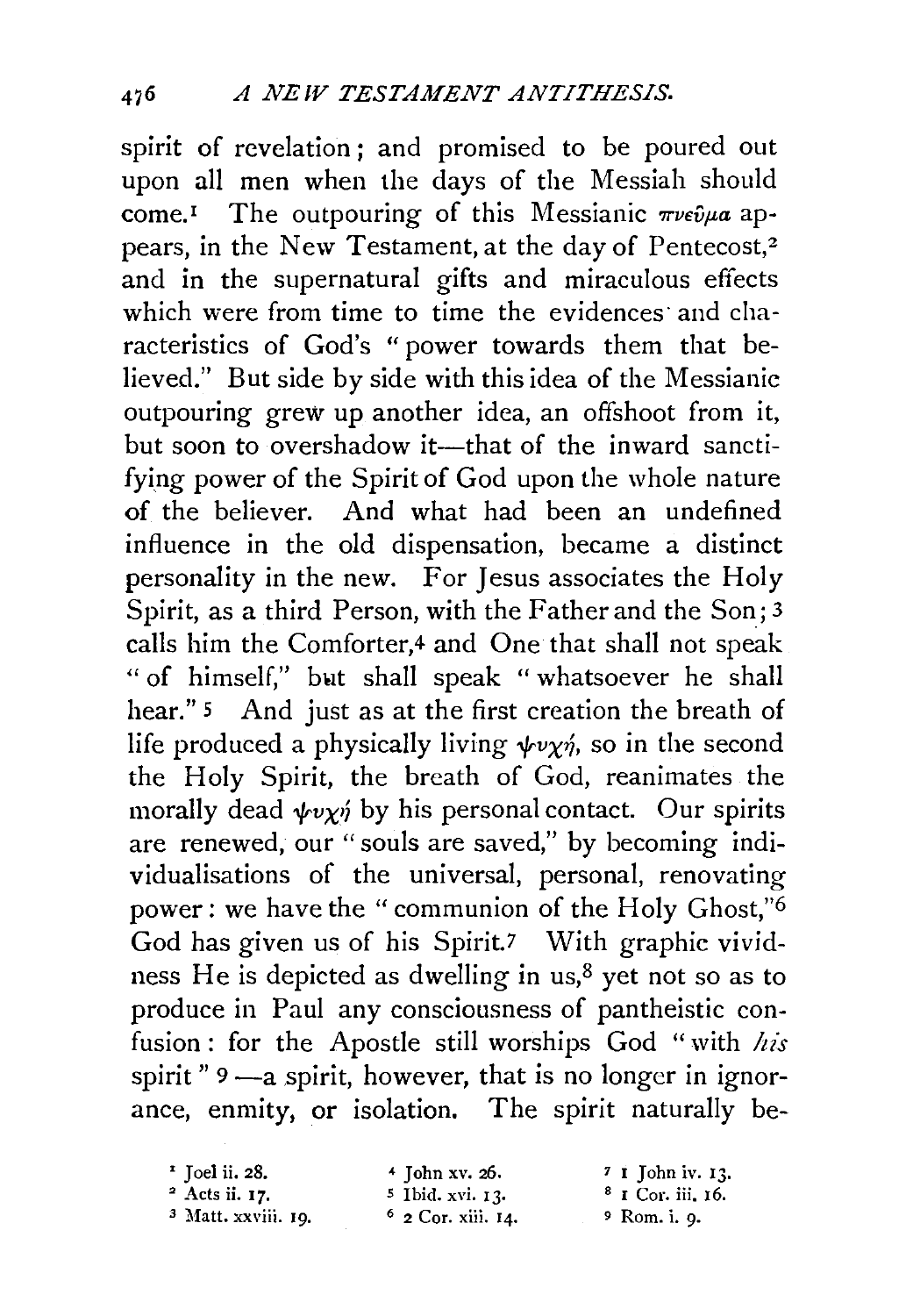longing *to* man *this* Spirit does not displace or repress: we have still a spirit which can be disturbed," I refreshed,<sup>2</sup> cleansed from defilement,<sup>3</sup> kept pure,<sup>4</sup> and rescued from destruction 5-freed and protected from all evil, prompted and adapted to all good, by the Holy Spirit working upon it. He co-exists with our spirits, bearing testimony against their fears,<sup>6</sup> helping their infirmities,7 and making intercession for them when they know not what *to* pray for as they ought. But such indwelling, such communion, such working of the Holy Spirit upon the human spirit, producing in it a gradual approximation to Himself, naturally causes, at times, an apparent abolition of all distinction between them ; as, for instance, in the case of " the spirit " which, contrasted with the mortal body of the Christian, is "life because of righteousness," 8 life, of course, only from its unity with the Holy Spirit; and in the case of the "holy spirit " which is one of a list of Christian virtues at 2 Corinthians vi. 6, " In pureness, in knowledge, in long-suffering, in kindness, in a holy spirit, in love unfeigned,"-a spirit holy, of course, only on the ground of its renewal by the Spirit of God. From this stage it was not far for Paul to make  $\pi r \epsilon \hat{\nu} \mu a$  stand alone, as he so often does, without further qualification, for the life principle of the believer ; to all appearance ignoring the natural  $\pi \nu \epsilon \hat{\nu} \mu a$ , or relegating it, with the more passive  $\psi v \chi \eta$ , to the purely human sphere.

And this brings us to the antithesis at the head of the article-an antithesis found in several passages, as, for example, in the verse, "But the natural  $(\psi v \chi \iota \kappa)$ man receiveth not the things of the Spirit of God ...

 $12$  Cor. ii. 13. *<sup>2</sup>*!bid vii. I3. 3 I bid vii. I. *s* I Cor. v. 5· *7* Ibid. viii. 26.  $4$  I Cor. vii. 34.  $6$  Rcm. viii. 16.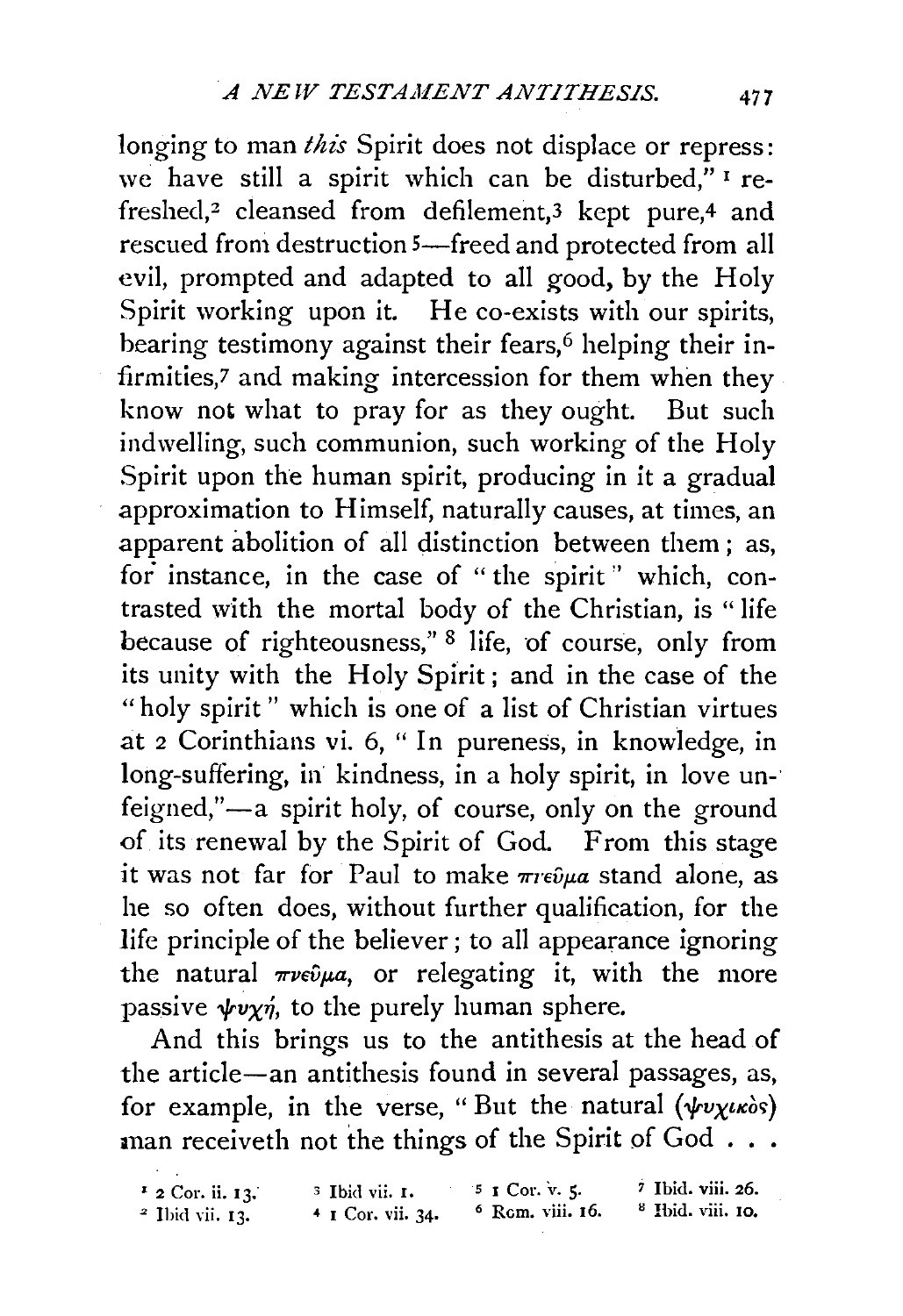because they are spiritually ( $\pi\nu\epsilon\nu\mu\alpha\tau\mu\omega\hat{\omega}s$ ) discerned. But he that is spiritual judgeth all things" (I Cor. ii. 14, 15). What has been said will, it is hoped, have prepared the way for the explanation of this seeming dichotomy. Just as the problem of evil led Plato to conceive of higher and lower souls, so the religious consciousness of Paul and his fellow Christians-starting with a knowledge of God on the one side and sin on the other; with the  $\pi \nu \epsilon \hat{\nu} \mu \alpha$  of the first creation as proceeding from God, and the  $\psi \chi \gamma$  as that  $\pi \nu \epsilon \hat{\nu} \mu a$  constituted in material man; and, lastly, with the God-given  $\pi \nu \epsilon \hat{\nu} \mu a$  of the new creation-found itself constrained to express by the help of  $\psi \psi \chi \dot{\eta}$  and  $\pi \nu \epsilon \hat{\psi} \mu a$  respectively, the distinction between the actuality of man's natural sinful life, and its noble destiny as conceived and now rendered possible by God. · This partial antagonism, in idea, of  $\pi\nu \in \hat{v}$  $\mu a$  and  $\psi \nu \gamma \hat{\eta}$ , took occasionally with the Christian writers a *quasi-ontological* form, as if there were really two souls: not that  $\pi \nu \epsilon \hat{\nu} \mu a$  and  $\psi \nu \gamma \hat{\nu}$  were literally separable, or that  $\pi \nu \epsilon \hat{\nu} \mu \alpha$  was holy and  $\psi \nu \gamma \hat{\nu}$  unholy, any more than a man's soul can be holier than the man: but that the association of the two terms in history afforded standing-ground for a division which was really ethical and only apparently ontological. By means of  $\pi\nu\epsilon\nu\mu\alpha\tau\nu\kappa\delta s$ , then, the opposite to the natural and earthly is emphasized: by means of  $\psi$ vx*u*xós, the opposite to the Divine-the side of the constituted life. in and by itself, the earth-born, and so the depraved. The same explanation will cover the words of Jude when he describes those who separate themselves as *tvx<sub>tKo</sub>,* "natural, not having the πνεῦμα:" i a phrase which is far from meaning, not having, psychologically,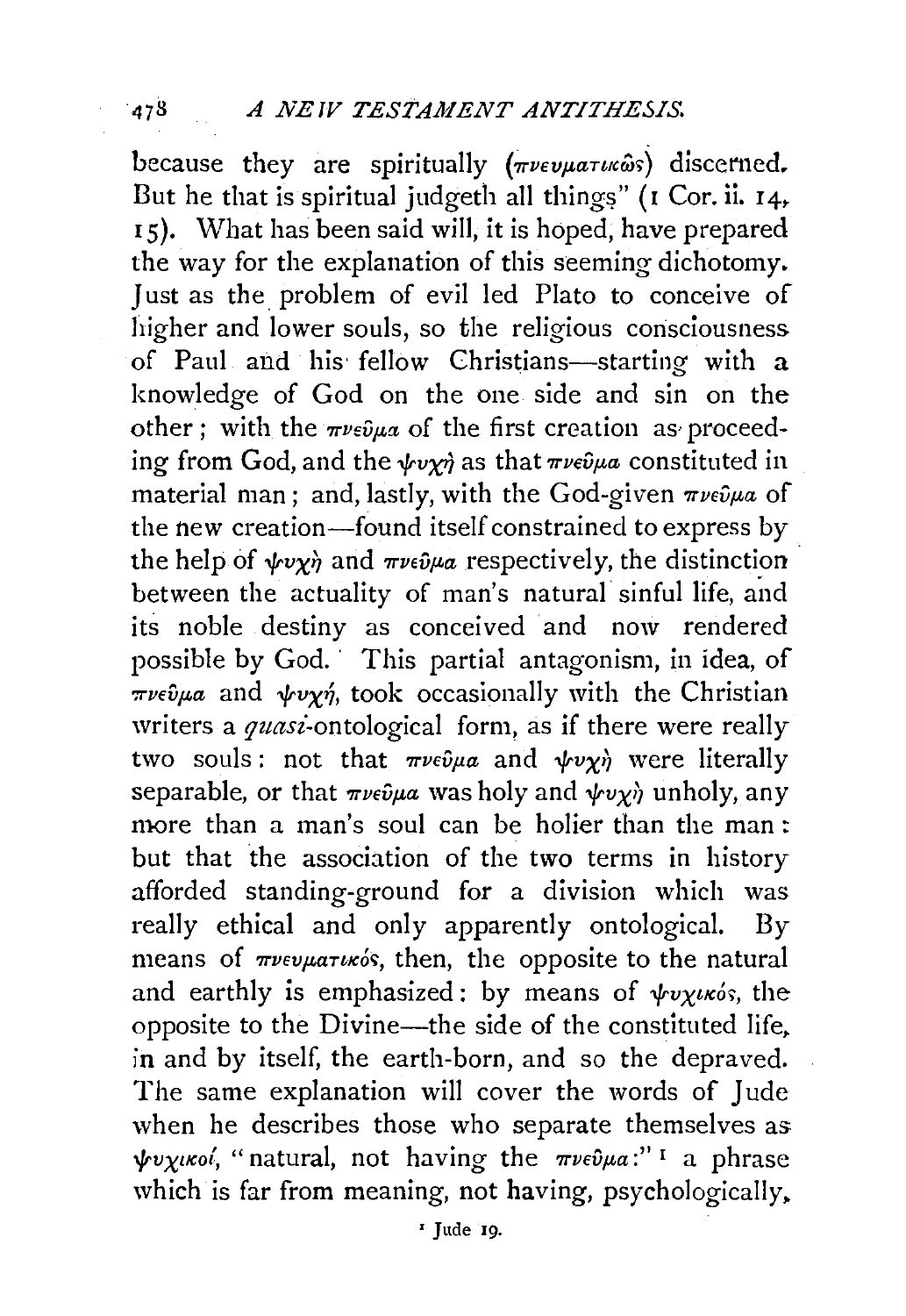$a$   $\pi\nu\epsilon\hat{\nu}\mu a$  at all: for this idea would be contrary to all Biblical usage; but rather, not having what the  $\pi \nu \epsilon \hat{\nu} \mu x$ had now come to represent : the life principle of the new creation, individualised in the regenerated  $\psi v \gamma \gamma$ .

The words of Paul in  $\bar{I}$  Corinthians xv. 45 are an eschatological application of the same idea, and must be explained in close connection with the earthly and heavenly bodies of Verse 44: "The first man Adam became a living soul ( $\psi v \gamma \gamma$   $\zeta \omega \sigma a$ ), the last Adam became a quickening spirit (πνεύμα ζωοποιούν)." There is no contrast here between the  $\psi v \gamma \dot{\gamma}$  and the  $\pi \nu \epsilon \hat{\nu} \mu a$  of Adam, nor any implication that he was destitute of a  $\pi \nu \epsilon \hat{\nu} \mu a$ . The contrast is between Adam and Christ, in respect of the natural and supra-natural. By  $\psi v \gamma \hat{\gamma}$  Paul emphasizes Adam as material, earthly, created, perishable -the first link in a chain of "living souls" with bodies doomed to perish : by πνεύμα ζωοποιούν he emphasizes what Christ had become, partly in consequence of his heavenly origin (Verse 47), partly in consequence of what this supra-natural origin had rendered possiblethe creative act of God by which the "last Adam" rose superior to death and was constituted with a heavenly and imperishable body ; thus acquiring power to be the first link in the chain of a new humanity, endowed by Him with immortal life in bodies heavenly and imperishable like his own. But, in reference to the new humanity, the spiritual body (σώμα πνευματικόν) is but the organ of the regenerated  $\psi v \chi \dot{\eta}$ , that individualisation of the regenerated  $\pi\nu\epsilon\hat{\nu}\mu a$ : the "new creature"  $(\kappa a \nu)$   $\kappa \tau (\sigma \nu)$  possessing it is a constituted life, a "living" soul" in the new creation.

In the face of the general usage, an isolated passage like I Thessalonians v. 23, or like Hebrews iv.  $12-$